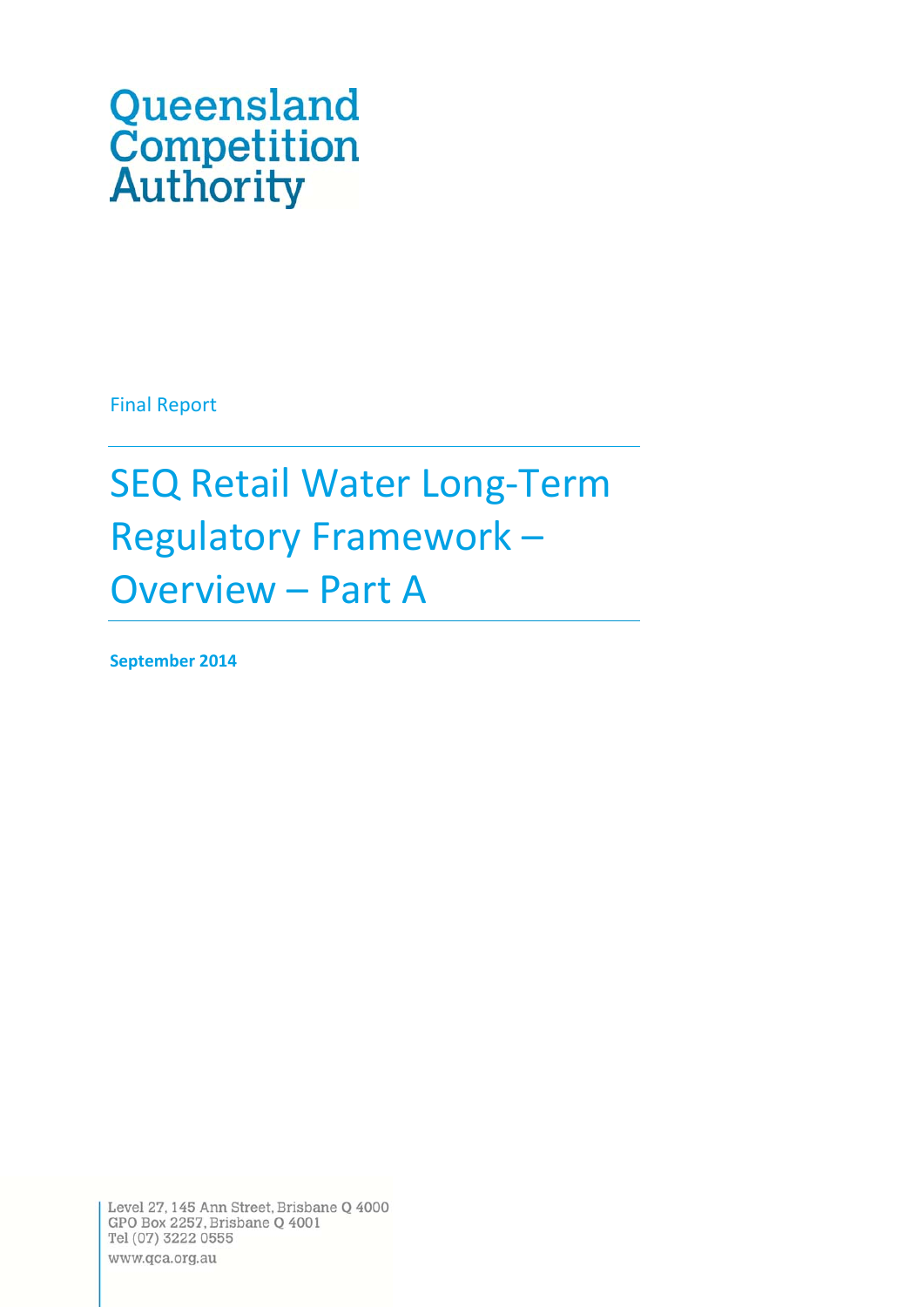We wish to acknowledge the contribution of the following staff to this report:

Geetu Anthonisz, Catherine Barker, Will Copeman, Fifi Gosali, Les Godfrey, Keith Hutchinson, Shannon Murphy, Kwabena Osei, George Passmore, Matthew Rintoul and Rick Stankiewicz

#### © Queensland Competition Authority 2014

The Queensland Competition Authority supports and encourages the dissemination and exchange of information. However, copyright protects this document.

2 electronically but only if it is recognised as the owner of the copyright and this material remains unaltered.The Queensland Competition Authority has no objection to this material being reproduced, made available online or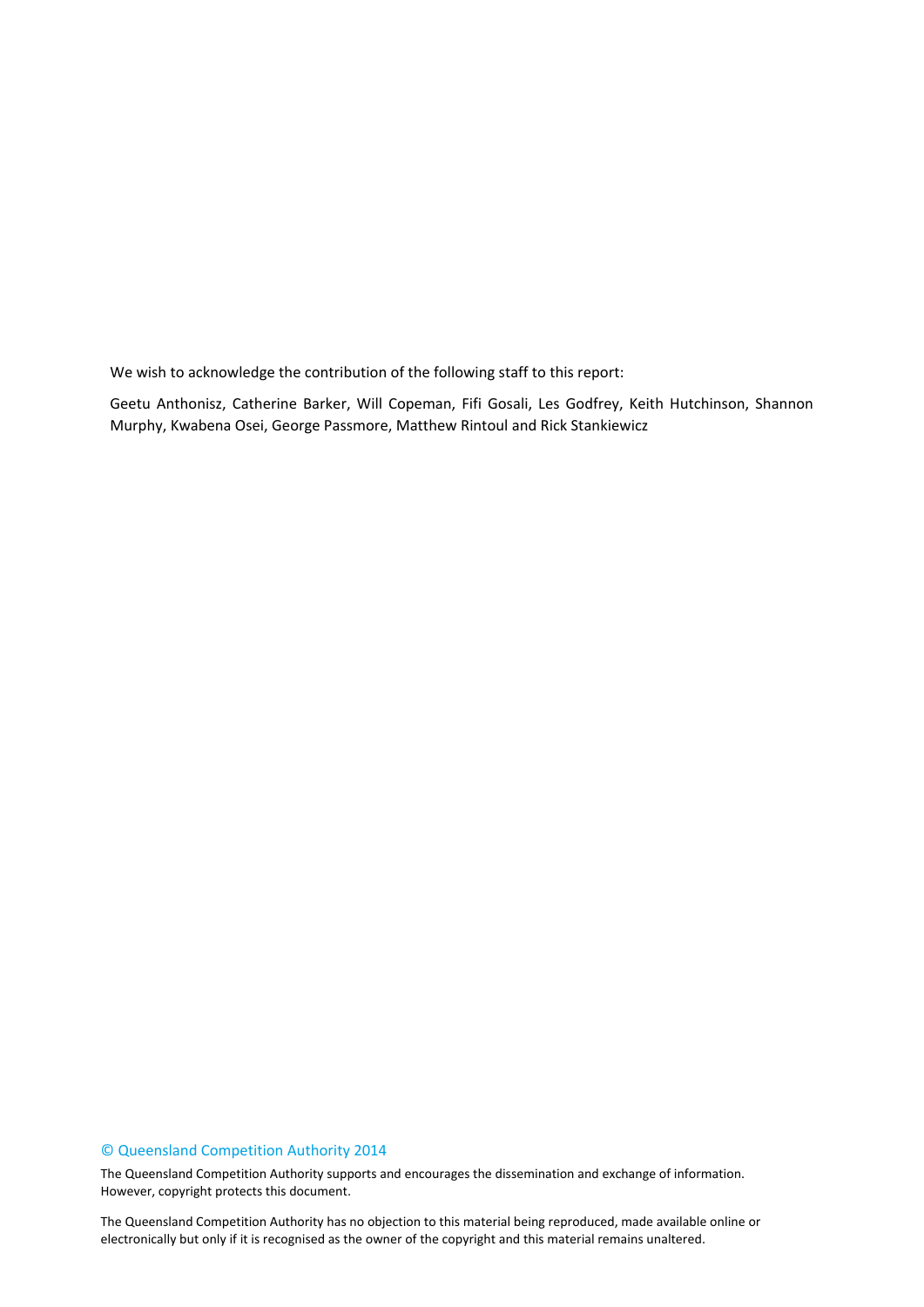# Table of Contents

| <b>EXECUTIVE SUMMARY</b> |  |
|--------------------------|--|
|--------------------------|--|

| $\mathbf{1}$      | <b>OVERVIEW</b>                | 1            |
|-------------------|--------------------------------|--------------|
| 1.1               | Ministers' Direction           | 1            |
| 1.2               | Background                     | $\mathbf{1}$ |
| 1.3               | Long-term regulatory framework | 1            |
| 1.4               | Transition                     | 8            |
| 2                 | <b>RECOMMENDATIONS</b>         | 9            |
| 2.1               | Regulatory framework           | 9            |
| 2.2               | Pricing principles             | 14           |
| 2.3               | <b>Transition assessments</b>  | 18           |
| <b>GLOSSARY</b>   |                                | 19           |
| <b>REFERENCES</b> |                                | 20           |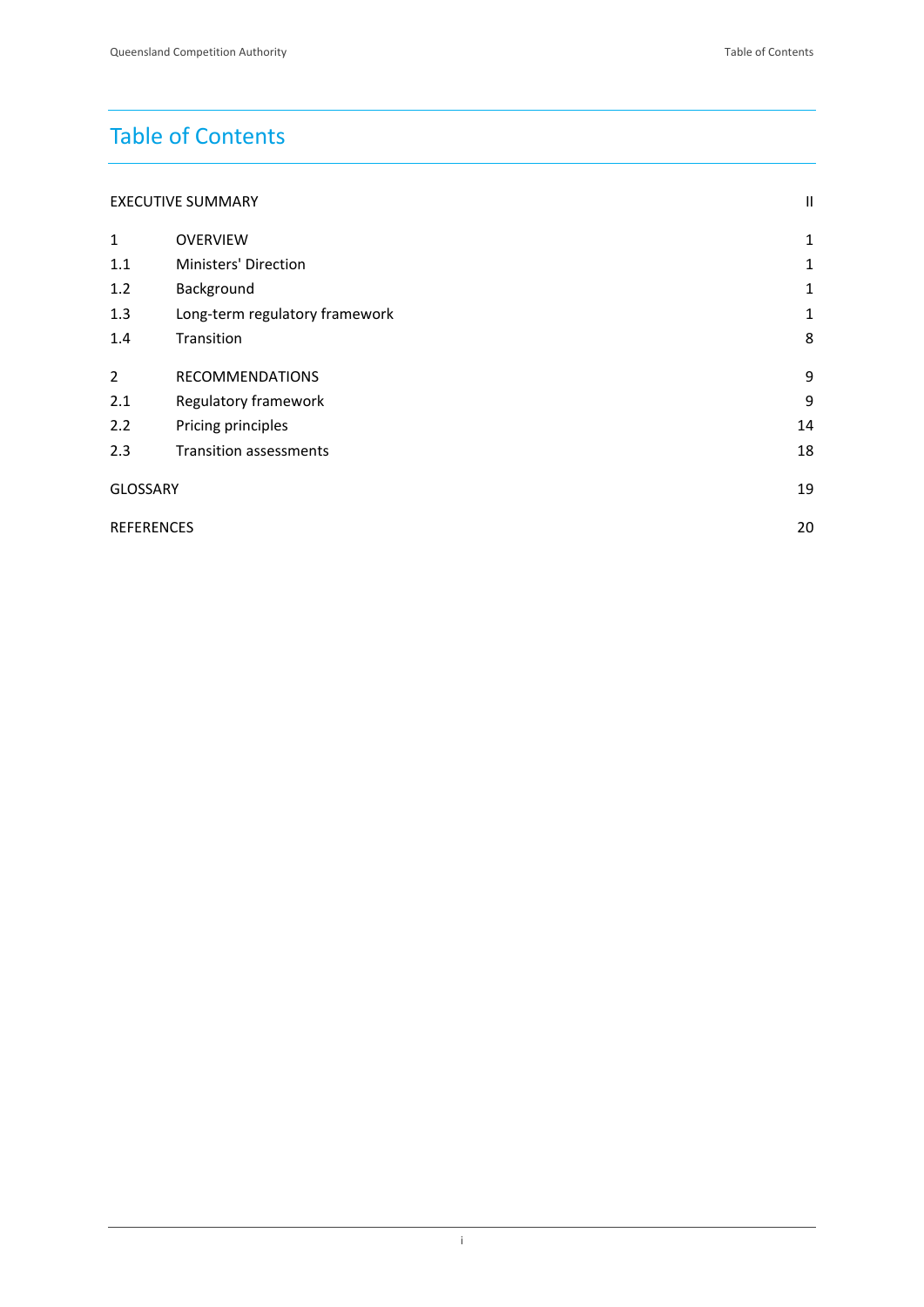## EXECUTIVE SUMMARY

#### Introduction

The QCA was directed to investigate and report on a regulatory framework for the five SEQ distributorretailer entities (the retailers). The retailers are Unitywater, Queensland Urban Utilities (QUU), and the Logan, Redland and Gold Coast City Councils.

The framework must protect the long-term interests of users by ensuring prices reflect prudent and efficient costs and promote efficient investment having regard to service reliability, safety and security. The framework must minimise the administrative burden and facilitate a more light‐handed framework.

Past price monitoring by the QCA has found no evidence of an exercise of market power by the retailers. Concerns about Redland City Council's (Redland Water's) approach and pricing model meant we were unable to establish whether there was an exercise of market power over 2013‐15.

This Final Report is in three parts. Part A provides an overview of the recommendations. Part B provides details of the recommended regulatory framework. Part C sets out the recommended pricing principles. Details about the weighted average cost of capital and the retailers' transition to the recommended framework are in appendices.

#### Key recommendations

Annual performance monitoring is recommended for the long term. Subject to acceptance by Ministers and receipt by the QCA of a direction notice, it would apply from 1 July 2015. It would focus on the key elements of performance ‐ prices (and costs where relevant), customer engagement, strategic investment and service quality. Retailers would continue to set prices and service quality standards. The QCA would collect information from retailers and monitor and report on their performance in an independent and transparent manner.

The recommended pricing principles draw on national agreements and regulatory precedents, and are capable of being applied in a range of circumstances. Retailers would report on their application of the pricing principles, and identify and explain any departures. Reported indicators would focus upon changes in prices, costs and service quality to establish whether there is an exercise of market power.

The framework provides incentives for retailers to improve long-term performance and reduces their administrative burden compared to previous price monitoring. Increasing levels of detail would only be required where performance against CPI‐X (where X is considered an achievable improvement in efficiency) or other elements of the framework indicates a risk that the retailer is exercising market power. A cost of service review would be initiated by the QCA where it considers there is sufficient evidence of a potential exercise of market power which cannot be justified by the retailer.

Should then evidence of an exercise of market power be confirmed, and the retailer does not address the issue, as a last resort the QCA may seek to set prices, subject to Ministerial direction. This would require amendments to the *Queensland Competition Authority Act 1997* (the QCA Act).

Retailers would report annually on their performance for the previous year, with information returns due by 31 October each year. For certainty, retailers would also be able to seek rulings on the appropriateness of cost increases in advance of them setting prices. A draft report for comment would be prepared and a final report that takes all comments into account would be published by 31 March of the following year.

In the light of their past performance, Unitywater, QUU, Logan and Gold Coast City Councils should immediately transition to annual performance monitoring from 2015. Redland City Council should address the QCA's concerns prior to the first year of annual performance monitoring.

ii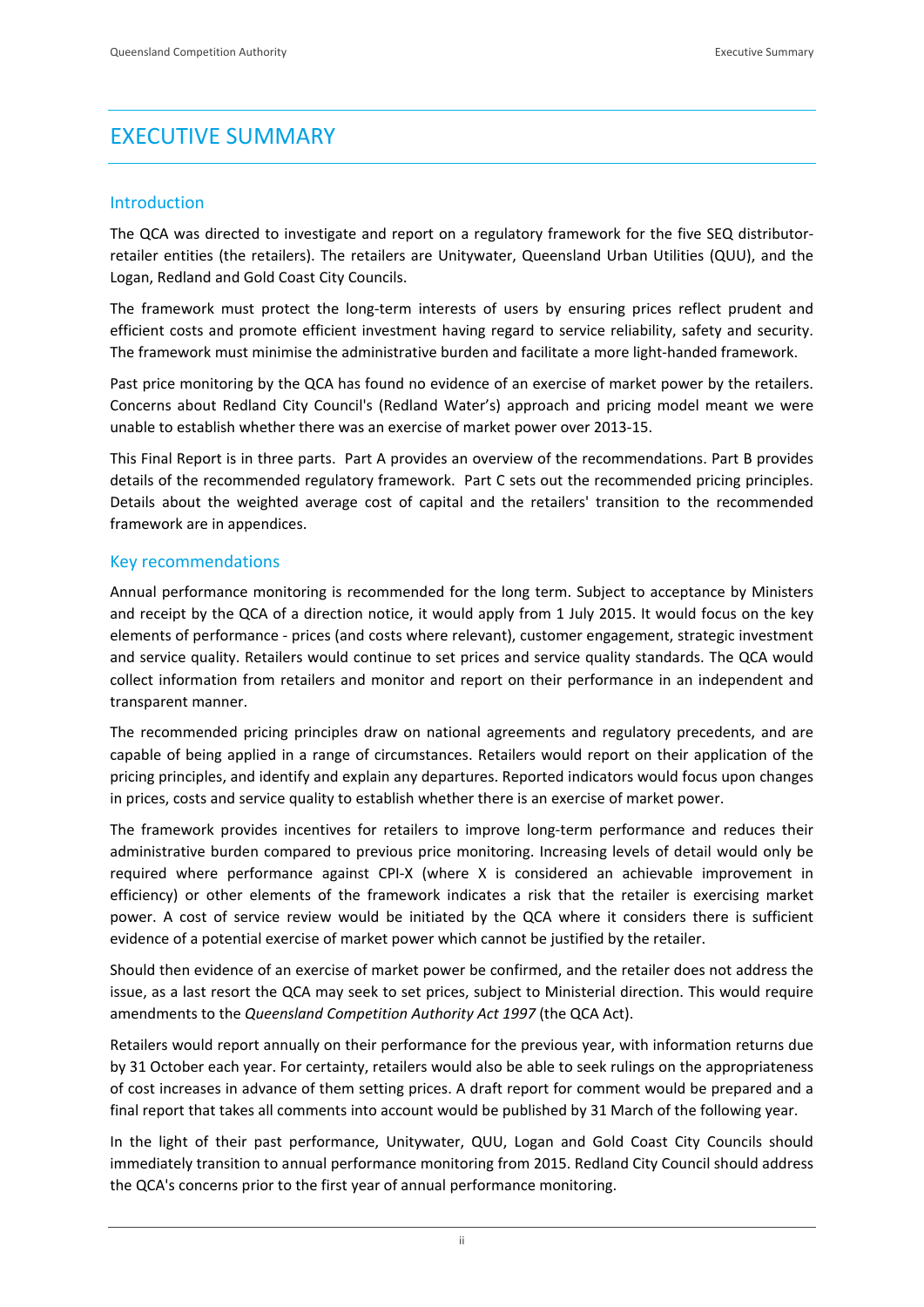## 1 OVERVIEW

#### 1.1 Ministers' Direction

The Ministers (the Treasurer and Minister for Trade, and Attorney‐General and Minister for Justice) directed (**Appendix A**) the QCA to investigate and report on a long‐term regulatory framework for the five SEQ distributor-retailers (the retailers). The retailers are Unitywater and Queensland Urban Utilities (QUU), and Logan, Redland and Gold Coast City Councils. If accepted the framework would apply from 1 July 2015, subject to the QCA receiving a direction notice from the QCA's Minister.

The overarching regulatory objective is to protect the long-term interests of the users of SEQ water and sewerage services by ensuring that the prices of these services reflect prudent and efficient costs, while promoting efficient investment in and the use of these services, having regard to the reliability, safety and security over the long term.

The form of prices oversight is required to minimise the administrative burden on the retailers and facilitate a move to a more light‐handed framework over time.

#### 1.2 Background

SEQ retailers have been subject to different forms of price monitoring since 2008. During 2010-13 the QCA annually reviewed the costs of water and sewerage services, monitored changes in prices and compared the retailers' revenues against the maximum allowable revenue (MAR). The MAR reflects the QCA's assessment of the retailers' total prudent and efficient costs.

The QCA undertook a more detailed review of the five retailers' prices and costs for the 2013‐15 period with a final report released on 31 March 2014. Unitywater, QUU, Logan Water and Gold Coast Water's revenues lay below the QCA's MAR. As a result, the QCA found no evidence of an exercise of monopoly power in 2013–15.

For Redland Water, 2013‐15 revenues exceed MAR. In part, this resulted from its approach to smoothing prices over 10 years, whereby over‐recovery in earlier years is returned to users in under-recovery in later years. The QCA had concerns with the 10-year model applied by Redland Water and negative retail‐distribution prices in future years. The QCA was therefore unable to establish whether Redland Water is exercising its monopoly power.

#### 1.3 Long‐term regulatory framework

The QCA has undertaken a consultative process in developing the light-handed regulatory framework. This included the release of position papers on the long-term regulatory framework, the pricing principles, and the cost of capital as well as a technical paper on implementation issues. The QCA also held workshops on these matters with the key stakeholders. All submissions have been taken into account.

#### 1.3.1 Price monitoring

While the QCA found no evidence of an exercise of market power for 2010‐15, the QCA concluded that the retailers' costs could be reduced by \$211.85 million over that period. These potential savings were identified despite ongoing improvements in retailers' policies and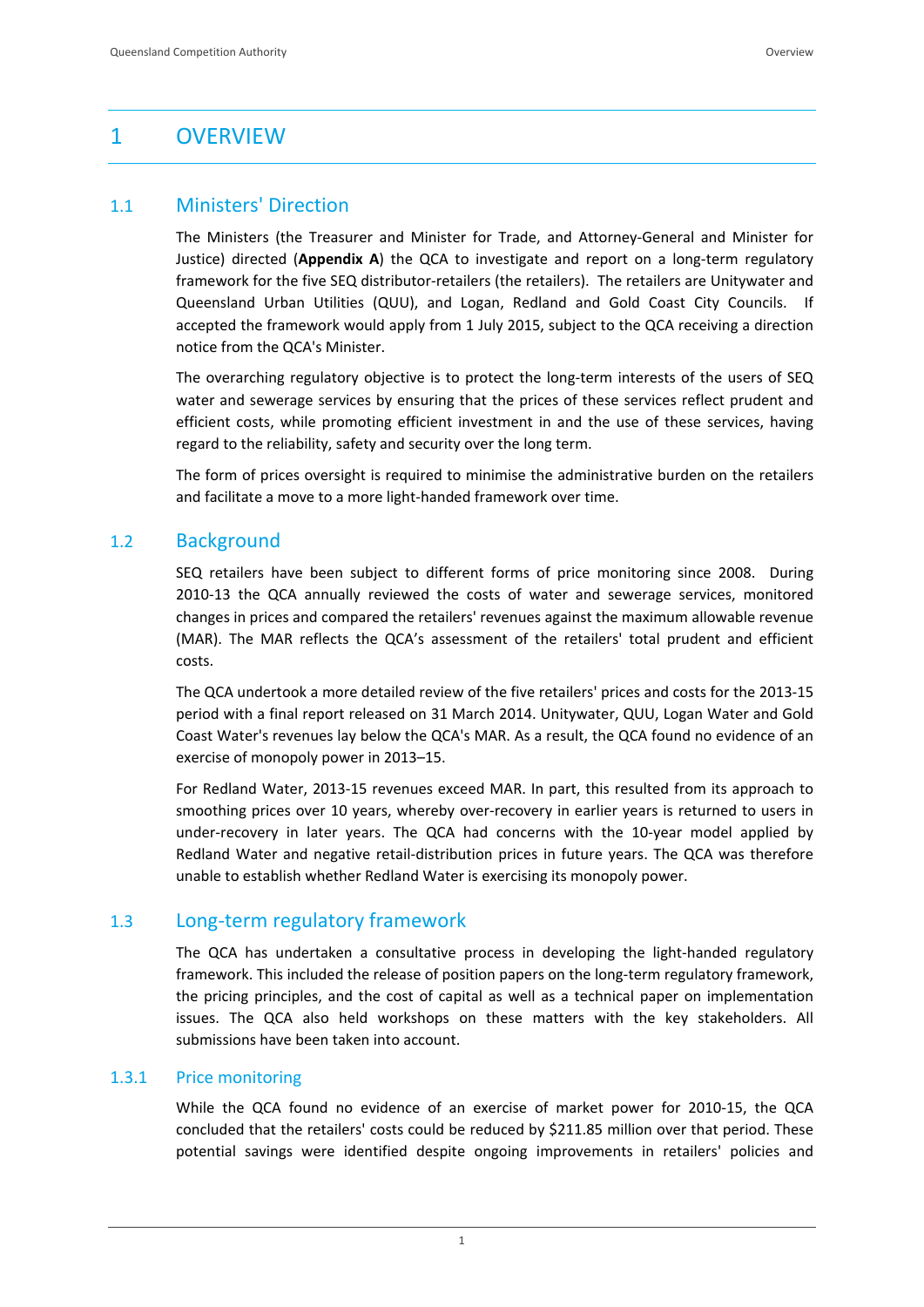procedures and efforts to reduce costs. These savings will be reflected in lower customer prices.

To ensure the potential savings are secured in the future and passed through to customers, continued prices oversight is considered necessary. Further improvements in performance are possible as past price monitoring did not consider pricing practices (including tariff structures), customer engagement practices or service quality. As noted by a consumer representative (QCOSS 2014), economic regulation is essential in the SEQ water market, given the very limited competitive forces apparent.

Nevertheless, some retailers argued that electoral pressure is sufficient to ensure appropriate services are provided at lower cost, noting also that most retailers have under-recovered efficient costs. Such pressure, however, can be effective to some extent but is typically short‐ term in nature and typically focuses on prices - while service quality can deteriorate. Water issues and pricing are often very technical and customers are not knowledgeable or resourced to acquire the necessary knowledge to hold water businesses to account (QCOSS 2014). Prices oversight can provide a longer‐term and more transparent and informative environment with a continuous focus on performance - particularly when complemented by effective customer engagement.

#### 1.3.2 Form of regulation

The recommended form of light-handed regulatory framework is annual performance monitoring.

Under annual performance monitoring, retailers continue to set prices and make investment decisions. The form of oversight varies with levels of concerns about retailers' risk of exercising their market power. Differences in oversight are manifest in the degree of review by the QCA and the information required from retailers. This ensures the administrative burden is proportionate to particular concerns.

The QCA would monitor and report on the key elements of retailers' performance: prices (and costs where appropriate), customer engagement, strategic investment and service quality.

Much of this information is already reported by the retailers, although in a variety of places. It is not, however, independently and transparently reviewed and analysed.

#### 1.3.3 Incentives for performance

Public reporting and independent transparent annual review and analysis by the QCA should improve retailers' performance and protect the long-term interests of the users of SEQ water and sewerage services. At the same time, to ensure efficient investment, financial sustainability and their delivery capability, retailers would have the opportunity to justify changes in costs and therefore prices which exceed a threshold level.

The threshold level is based on previous reviews (including in other jurisdictions). It is measured by inflation (CPI) less X, where X represents further improvements in efficiency considered achievable.

Retailers would have an incentive to manage their activities, and particularly prices, costs, and service quality, to ensure that prices do not exceed CPI-X. In doing so, retailers could minimise regulatory intervention and associated costs. Increasing levels of information would be required where performance against CPI-X or other elements of the framework indicates that there is a risk of an exercise of market power.

Retailers would also have the incentive to outperform CPI‐X by sharing in the gains.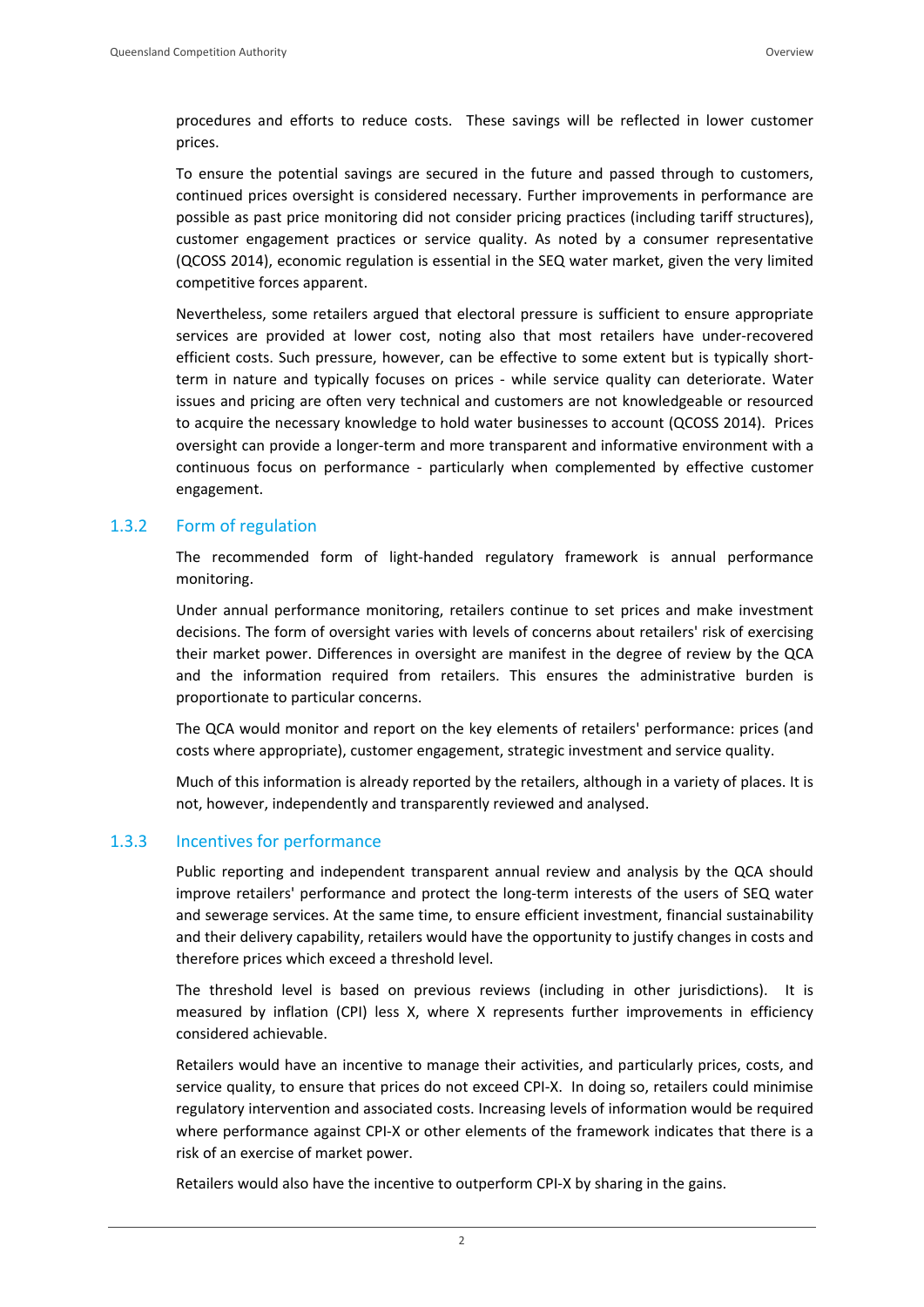Where there is sufficient evidence of a potential exercise of market power which cannot be justified by the retailer, a cost of service review would be initiated by the QCA.

Where a cost of service review confirms that there is an exercise of market power, the QCA may seek to set prices, by application to the Minister. Deterministic powers are applied in other jurisdictions and have been recommended by the Commission of Audit (2013). Such a power would require legislative amendment to the QCA Act.

#### 1.3.4 CPI and X

Where prices exceed CPI-X, retailers would be required to justify the differences and provide supporting information.

The CPI measure to be used by the QCA in assessing prices would be the Reserve Bank of Australia forecast available at the time of retailers' pricing decisions. This may be the mid‐point of a forecast range.

Based on an analysis of retailers' past performance and efficiency targets set in other regulatory jurisdictions, an X‐factor of 0.25% of MAR would be applied to SEQ retailers. The X‐factor would be subject to review in five years or earlier if circumstances warrant.

#### 1.3.5 Timing and length of regulatory periods

Retailers would report annually on their performance for the previous financial year. Information returns would be due by 31 October. A final report by the QCA would be due by 31 March the following year. Reporting timelines are outlined in Figure 1.

For regulatory certainty, retailers would be allowed to seek approval, at a time of their discretion, for material changes in costs prior to incurring costs. Any ruling by the QCA would be binding on any future reviews unless supporting information is later found to be misleading.

#### **Figure 1 Reporting timelines**



#### 1.3.6 Unders and overs mechanism

An unders and overs mechanism is recommended to assist retailers in managing any shortfalls or surpluses in revenues over time. To be eligible for pass through, costs must be efficient and uncontrollable by the retailer. They could include those following on from government legislation, bulk water charges, market-driven changes in weighted average cost of capital (WACC), or demand. They could also be passed through if they have been substantiated by a retailer prior to the reporting period.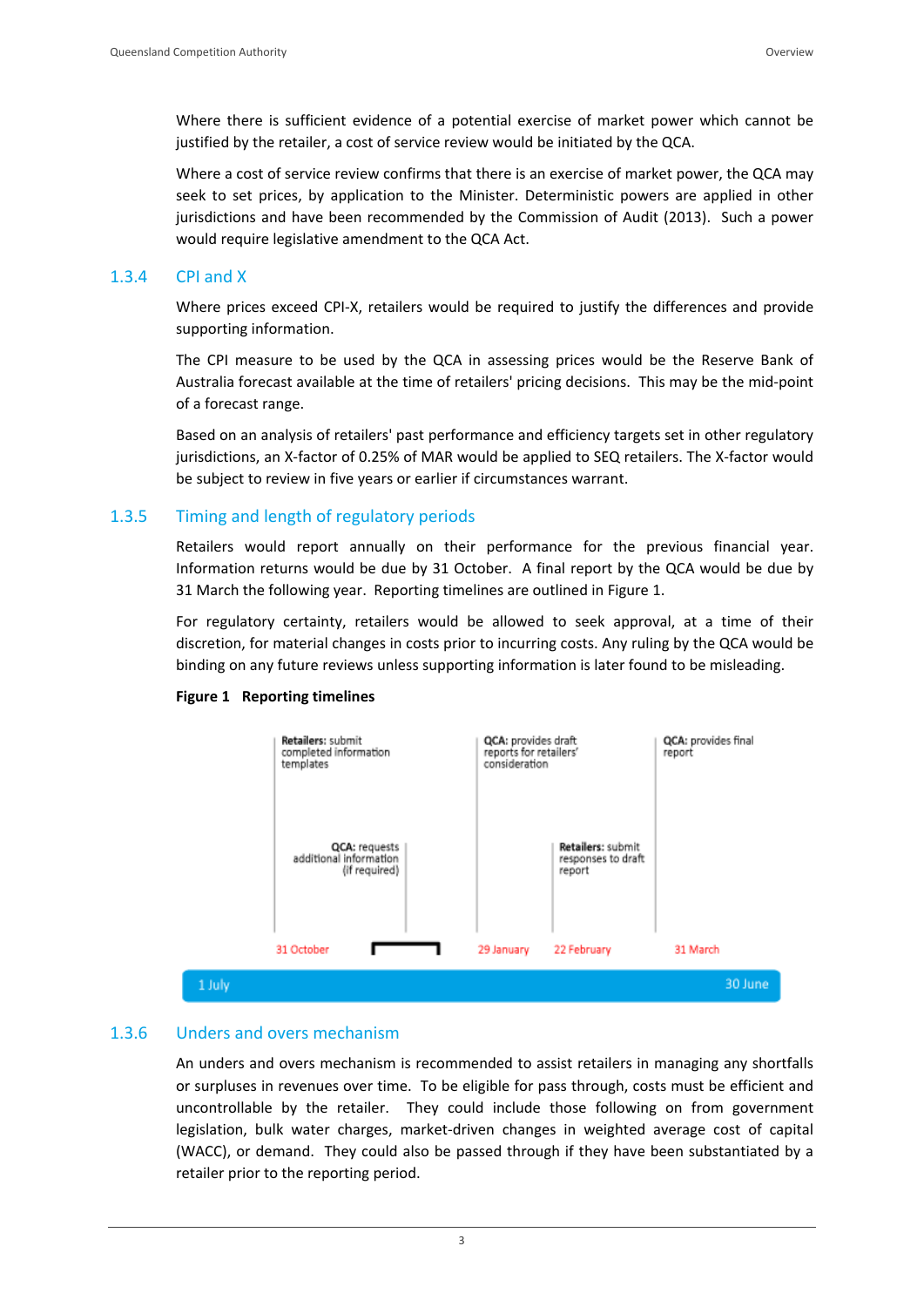Prior under‐recoveries (that is the difference between the MAR and actual revenues for 2013‐14 and 2014‐15) may be recouped on a net present value (NPV)‐neutral basis for a period of up to 10 years. Retailers could apply to the QCA to allow any remaining under‐recovery to be carried forward to later years.

#### 1.3.7 Triggers for cost of service reviews

Consistent with most other jurisdictions, specific quantitative triggers or performance criteria for a cost of service review are not pre-defined. It is not possible to establish comprehensive tests for the wide range of possible circumstances. Moreover, the QCA seeks to promote a retailer culture that focuses on the long-term interests of users and investment in affordable services, rather than compliance with pre-determined trigger thresholds.

Broad guidance on scenarios which could trigger a review is provided in Part B. A retailer's performance in passing on cost savings, customer engagement, long‐term strategic investment planning practices and implementing pricing principles may also influence a decision to trigger a review. The QCA would seek to provide further details in a guidance paper in response to any specific concerns identified by retailers.

Before a cost of service review is initiated, retailers would be given an opportunity to explain in more detail the reasons for poor performance.

#### 1.3.8 Benefits and costs of regulation

Under the previous regulatory framework, the benefits of regulation were assessed as \$211.85 million in total cost savings over 2010-15. These benefits will be reflected in lower customer prices.

Under the proposed regulatory framework, further efficiency gains should be achievable as a result of the inherent incentives and greater focus upon the various elements of the framework.

The QCA's average costs for the 2010–15 price monitoring investigations are estimated at \$585,000 per retailer per investigation. For annual performance monitoring, the QCA's costs should decline to between \$100,000 and \$150,000 per retailer per year, depending upon the level of detail required as a result of retailers' performance.

Retailers indicated that the internal costs (regulatory staff, administration, consultancies) per retailer per year should decline from an average of \$640,000 to \$335,000 for annual performance monitoring. The range of internal costs estimated by retailers for annual performance monitoring is large and ranges from \$32,000 to \$600,000 (plus undefined overheads).

Costs per retailer per investigation (QCA costs as well as retailer costs) should decline from \$1.2 million to less than \$0.5 million. Therefore, annual performance monitoring should maintain the gains achieved to date and deliver further benefits at less than half the cost.

Because the QCA's cost is the same regardless of the size of the retailer a similar charge would apply to each retailer for a similar level of assessment.

#### 1.3.9 Regulatory parameters

The MAR establishes the amount of revenue that an efficient business would need to remain commercially viable but not enjoy monopoly profits. The MAR comprises the key building blocks: return on capital (WACC applied to the regulatory asset base (RAB)); return of capital (depreciation); and efficient operating costs.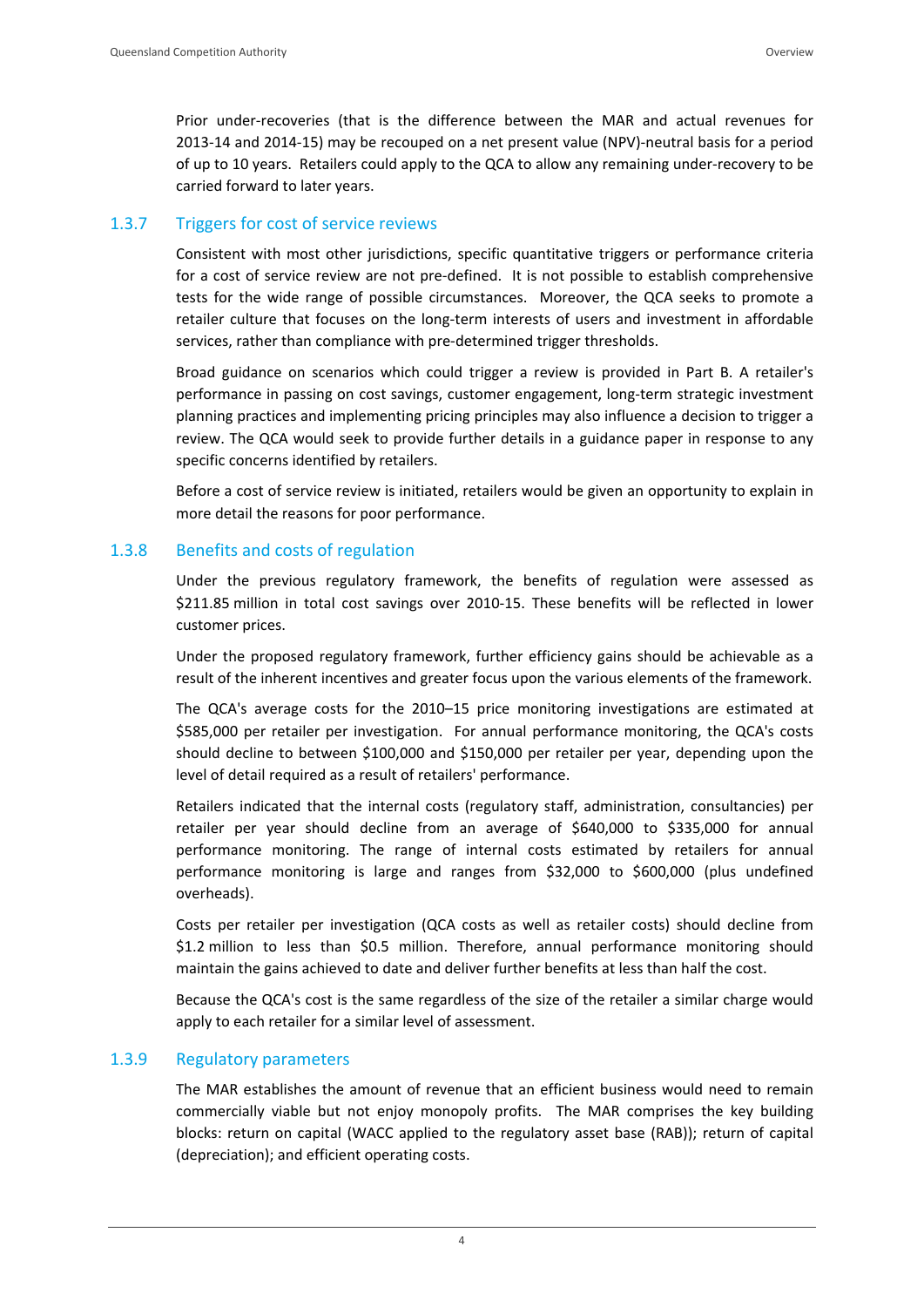Where there are capital revenues (including gifted assets and infrastructure charges), alternative approaches are available. They need to avoid double‐counting and reflect their purpose.

Under the recommended framework, the QCA would review retailers' changes in prices against a Reference MAR, based on costs reviewed for 2013‐15 price monitoring. This would be reset over time in response to additional information. Were a cost of service review initiated the regulatory review processes such as those adopted for 2013‐15 would again be adopted for assessing the prudency and efficiency of costs.

Depreciation would be calculated using straight-line depreciation with any departures justified by the retailers.

#### 1.3.10 Treatment of WACC

The QCA recommends a WACC based on the following key principles and parameter estimates:

- (a) Officer WACC3 form of the discount rate
- (b) a risk‐free rate based on the length of the regulatory period
- (c) a market risk premium (MRP) of 6.5%
- (d) a capital structure of 60% debt assuming a credit rating of BBB
- (e) an asset beta of 0.35, equivalent to a levered equity beta of 0.65
- (f) a benchmark cost of debt and a debt beta of 0.11
- (g) a gamma of 0.47.

The QCA is yet to reach a final position on the appropriate approach for setting the benchmark cost of debt (which includes consideration of the trailing average cost of debt).

#### 1.3.11 Stakeholder engagement

Retailers have a wide range of stakeholders. These include government agencies, technical regulators, peak body groups and customers. To a large extent the relationship with these stakeholders would be determined by issues relevant to those stakeholders.

A primary focus of submissions and the QCA's analysis has been the appropriate nature and levels of customer engagement which would be one of the drivers of the effectiveness of annual performance monitoring.

The levels of customer engagement range from the provision of information to customers (such as media releases and fact sheets) to more structured consultation such as through the customer consultation committees. The underlying principles for effective customer engagement are that it should:

- (a) promote understanding of customers' needs and be representative and responsive of customers' views
- (b) be relevant, evidence based, open and transparent, timely, collaborative, and costeffective.

Retailers should include a customer consultation committee as part of their customer engagement strategy.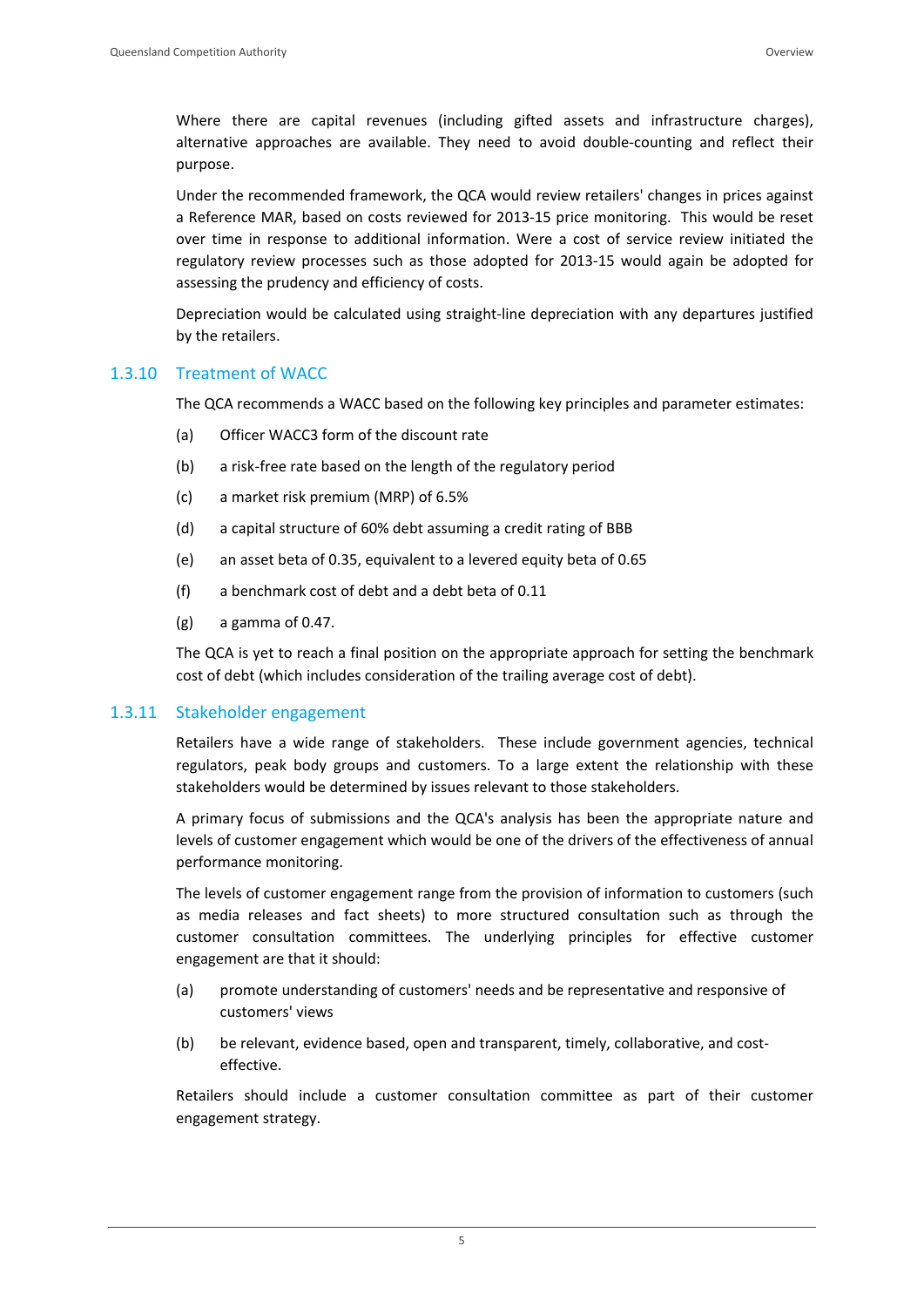#### 1.3.12 Strategic approach to long-term investment

A strategic approach to long‐term investment takes account of non‐infrastructure investment and efficient demand*‐*side management initiatives. It should also provide sufficient coordination with regulatory and regulatory review processes. To assist businesses to develop a whole- ofsector strategic approach to long-term investment, retailers should seek to ensure, and demonstrate, that they have:

- (a) undertaken effective strategic planning. Retailers should provide evidence of board/council approval and Ministerial endorsement of their relevant Water Netserv Plans
- (b) co-ordinated their annual plans with their strategic plans. Retailers should provide their annual capital works plans or annual performance plans
- (c) complied with asset management standards. Retailers should provide annually, details of their compliance with the asset management standard they have implemented
- (d) evaluated the efficiency of alternative long‐term investments. Retailers should annually report on the project evaluation practices used for significant capex projects.

The legislative and regulatory planning requirements of council water businesses should be reviewed with a view to reducing any duplication with the requirements applied to the DRs.

#### 1.3.13 Service quality

Service quality performance reporting complements the oversight of prices. Retailers could reduce service quality below optimal levels or may engage in over-servicing which results in higher prices. To avoid such outcomes, service quality performance reporting needs to reflect indicators that are relevant and meaningful to residential and non‐residential customers, allow for comparisons between retailers, and not be onerous or costly to collect.

The Department of Energy and Water Supply (DEWS) has implemented a requirement for service providers to report against Key Performance Indicators (KPIs) as part of amendments to the *Water Supply (Safety and Reliability) Act 2008* (Water Supply Act). The QCA would focus on those indicators most relevant to ascertaining whether there is an exercise of market power.

Twenty indicators, including 18 DEWS KPIs, are considered relevant. All are already required under other obligations (for DEWS, NPR or the SEQ Customer Code). This ensures that the collection and reporting process is not onerous for the retailers, and that the costs of the process are minimised.

The QCA proposes to obtain the service quality indicators from the retailers' websites as the Water Supply Act requires service providers to complete reporting of their performance against the KPIs on or before 1 October each year and publish their performance against the KPIs as soon as practical thereafter.

#### 1.3.14 Pricing principles

Under the Ministers' Direction, the regulatory framework must set out pricing principles to apply to water, sewerage, trade waste, recycled water services and stormwater reuse services. The QCA has not previously monitored the retailers' pricing practices.

The pricing of urban water and sewerage services should promote economic efficiency, ensure revenue adequacy, promote the public interest and be transparent, predictable, simple and cost effective to apply.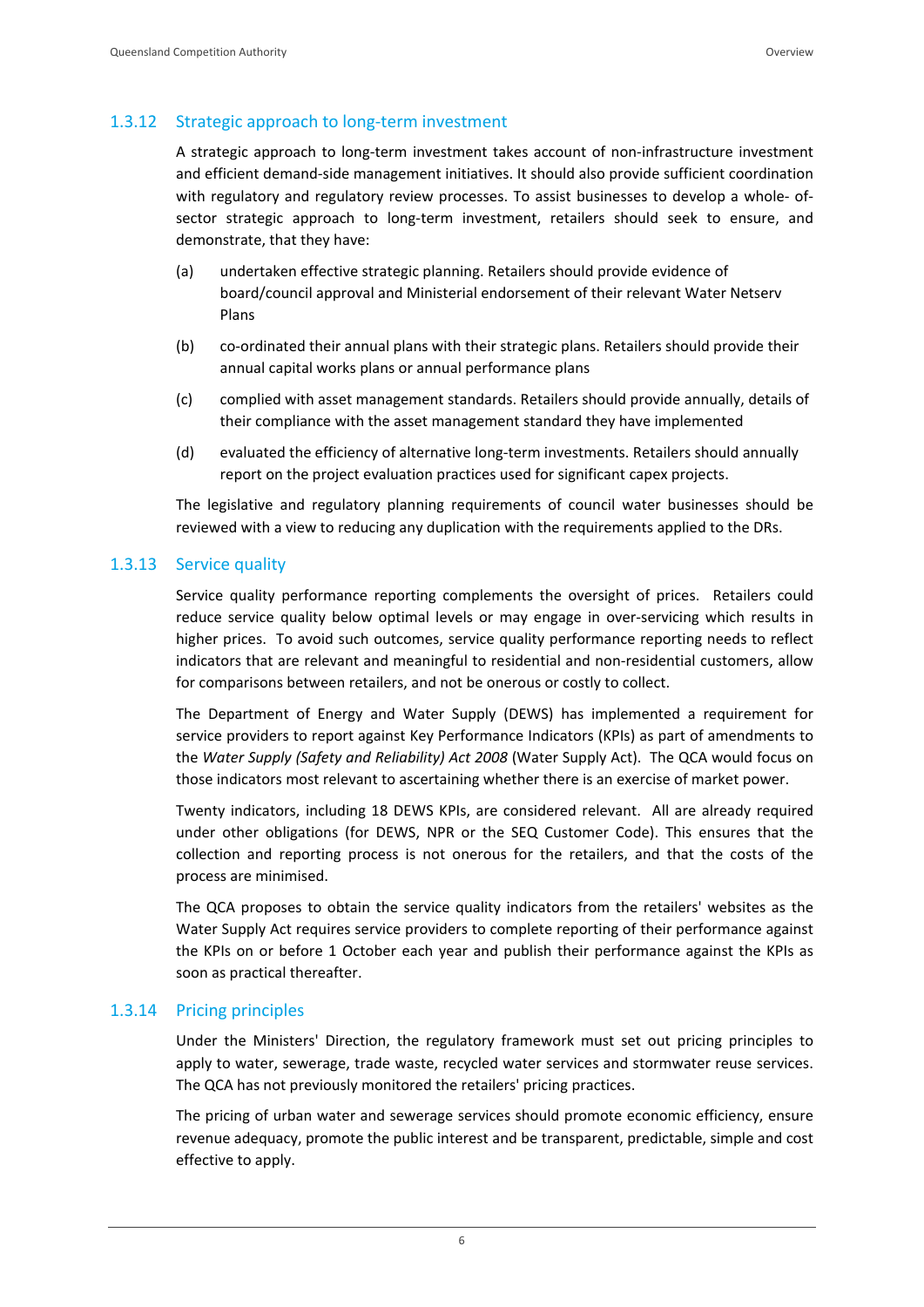Prices should be forward‐looking, cost reflective and set according to marginal cost, specifically long-run marginal cost (LRMC). In addition to these general pricing principles, there are specific principles which apply to the different services nominated in the Ministers' Direction.

A proposed guidance paper would include templates to assist retailers to calculate LRMC using available data.

The application of the recommended pricing principles needs to take into account the retailers' circumstances. That is, whether the principles should be applied depends upon a consideration of the benefits and costs of applying the principles, having regard to for example, their administrative feasibility, customer preferences, cost-effectiveness and fairness and equity.

For this purpose, retailers should seek to apply the pricing principles or advise of any departures and provide reasons and relevant supporting analysis. The QCA would then review and report publicly on retailers' assessment of the applicability of the recommended pricing principles and, if relevant, on progress in their application over time.

Key issues are:

- (a) For water services, a two‐part tariff is preferred, with fixed charges to achieve revenue adequacy. Charges that differ by location or service quality may be appropriate and should have regard to administrative feasibility, customer preferences and costeffectiveness.
- (b) For sewerage services, a single fixed charge is usually appropriate for residential services. Volumetric charges may be applied based on discharge or return factors by customer type.

To manage potential price shocks for customers, price paths should be implemented where substantial cost increases are anticipated having regard to customers' ability to pay and revenue impact on retailers.

#### 1.3.15 Information requirements

Retailers are to self‐assess the level of information to be reported to the QCA. Where for example changes in prices are below CPI‐X, and other aspects of performance have improved, no cost data is required.

The drivers of existing retail price levels have been the subject of preceding price monitoring. However, where price increases exceed CPI‐X, increased information requirements and reporting of cost data (together with effective customer engagement) should assist customers to understand the key drivers of annual price increases. Four information levels are discernible.

#### Level 1 ‐ Price information requirements

To assess the annual change in each retail distribution price against CPI‐X, an annual information return identifying increases in prices and components of prices would be required from retailers. Also required would be details of their application of pricing principles, customer engagement practices, strategic investment planning and asset management approaches, and report against 20 service quality indicators.

#### Level 2 ‐ Revenue information requirements

If prices (or the components of prices) increase beyond CPI‐X, further information would be required to enable the QCA to derive average prices for services. This includes details of revenues for water and sewerage activities, residential and non‐residential.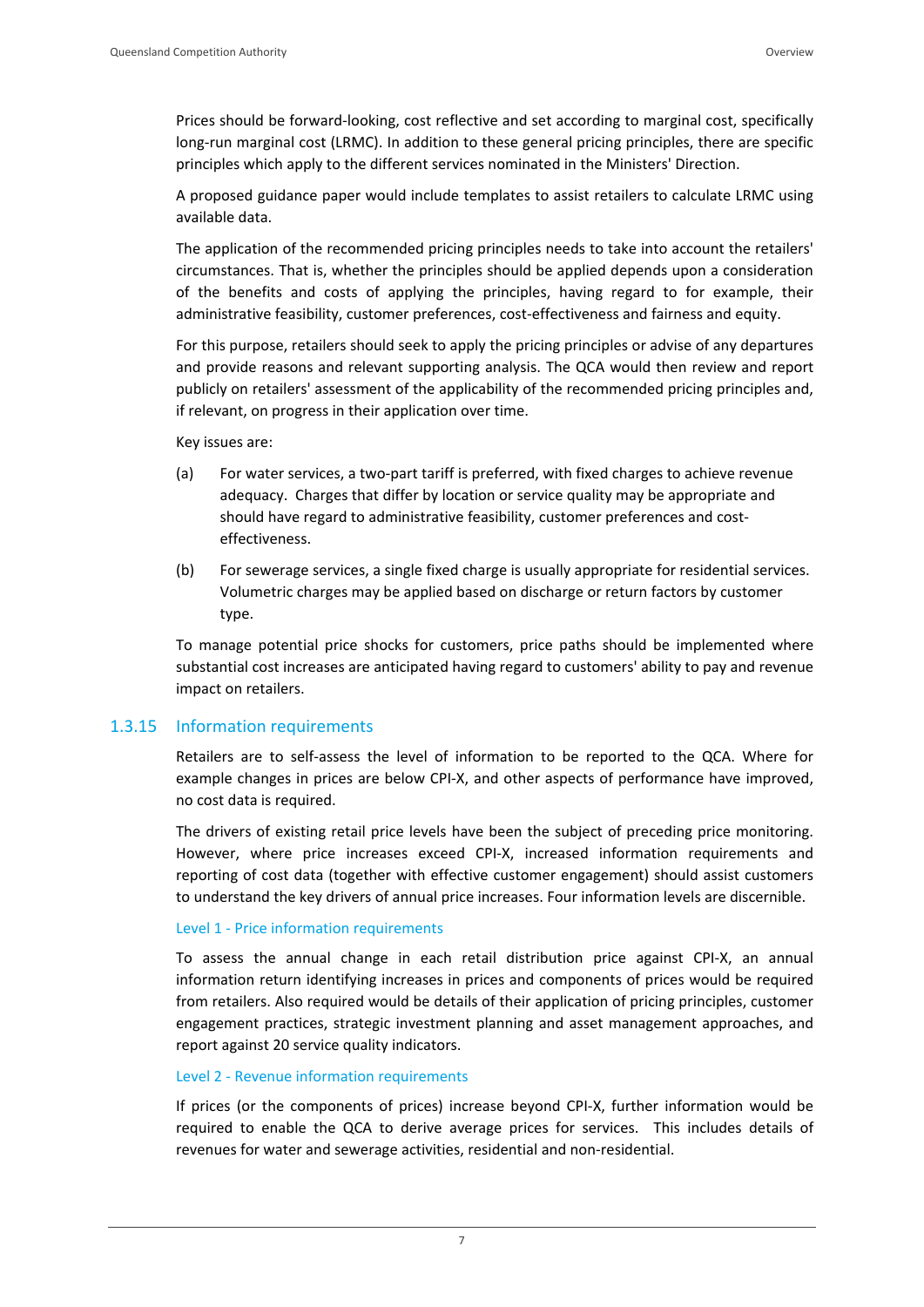If the increase was due to a tariff restructure, the QCA would require details of the nature of the impact on total revenues, and information (such as the nature of risks and costs) underpinning the reason for the change in the tariff structure.

#### Level 3 ‐ Cost information requirements

Price increases exceeding CPI-X may be due to the pass-through of a limited number of cost categories. Details of changes in such costs, and of any unders and overs adjustments, would be submitted at this level.

#### Level 4 ‐ Cost information requirements

Where prices or revenues have increased by more than CPI‐X and reflect broad‐based changes in costs, a wide range of cost data on all key parameters relevant to estimating the MAR would be required. This level of information differs from that required for a cost of service review as it does not require an assessment of the prudency and efficiency of costs.

#### 1.4 Transition

Subject to acceptance by the Ministers and receipt by the QCA of a referral to implement the annual performance monitoring framework, the criteria for an immediate move to annual performance monitoring adopted are:

- (a) an absence of public interest or equity issues that may warrant regulatory review
- (b) that regulated services are clearly defined and separated from non‐regulated services
- (c) evidence that market power is not being exercised
- (d) an absence of imminent material changes in circumstances or major infrastructure costs
- (e) a demonstrated capacity to provide information accurately and on time.

Performance in customer engagement, strategic planning for long‐term investment, service quality and pricing principles has also been taken into account in assessing whether annual performance monitoring is appropriate.

The QCA assessed each retailer against these criteria and considers that Unitywater, QUU, Logan and Gold Coast City Councils should move to annual performance monitoring from 1 July 2015.

For Redland Water further details are required before the QCA can determine whether Redland Water should move to annual performance monitoring from 1 July 2015. Should the QCA have concerns about the potential exercise of market power or relevant details not be available by the first review under annual performance monitoring, the QCA may recommend to the Minister that a price determination is warranted. A cost of service review would not be necessary as the Redland's issues relate to prices rather than costs.

Over time, with increased experience, annual performance monitoring should become more effective and even more light‐handed in terms of the resources required for its implementation.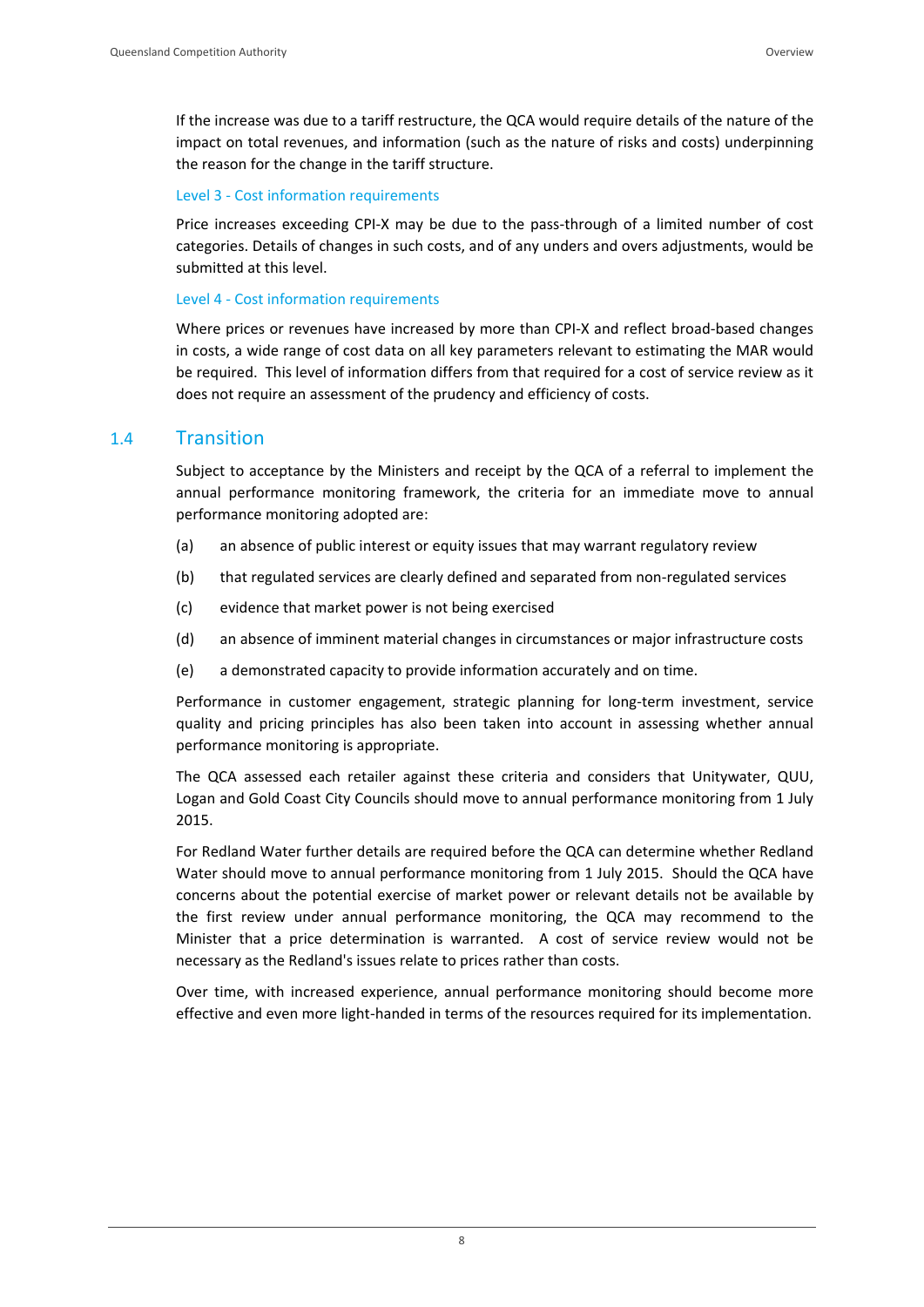## 2 RECOMMENDATIONS

# 2.1 Regulatory framework

The list of recommendations on the regulatory framework is in Table 1.

**Table 1 Recommended regulatory framework**

| <b>Chapter</b>          | <b>Topic</b>                                                        | No   | <b>Recommendations</b>                                                                                                                                                                                                                                                                                |
|-------------------------|---------------------------------------------------------------------|------|-------------------------------------------------------------------------------------------------------------------------------------------------------------------------------------------------------------------------------------------------------------------------------------------------------|
| The long-<br>term       | Approaches<br>to economic<br>regulation                             | 3.1  | An indirect approach to economic regulation is recommended for<br>the longer term.                                                                                                                                                                                                                    |
| regulatory<br>framework |                                                                     | 3.2  | A direct approach only be adopted where there is sufficient<br>evidence that a retailer's performance involves a potential<br>exercise of market power, or where required to manage short-<br>term (emergency) cost pressures. In the latter instance prices<br>should be determined by the Minister. |
|                         |                                                                     | 3.3  | The QCA issue a guidance paper to address implementation<br>issues that follow from the Minister's Decision relating to the<br>QCA recommendations.                                                                                                                                                   |
|                         | The<br>appropriate                                                  | 3.4  | Retailers be subject to an annual performance monitoring<br>framework.                                                                                                                                                                                                                                |
|                         | form of<br>regulation for<br>SEQ retailers                          | 3.5  | Annual performance monitoring be complemented by the<br>prospect of a cost of service review and the potential for price<br>determination by the QCA.                                                                                                                                                 |
|                         |                                                                     | 3.6  | The QCA Act be amended for the purposes of the price<br>determination referenced in 3.5 above.                                                                                                                                                                                                        |
|                         | Key elements<br>of the long-<br>term<br>framework:<br>timing issues | 3.7  | Annual performance monitoring be undertaken on an ex post<br>annual basis.                                                                                                                                                                                                                            |
|                         |                                                                     | 3.8  | Retailers submit their completed information returns for a<br>financial year by 31 October following the financial year.                                                                                                                                                                              |
|                         |                                                                     | 3.9  | Retailers make their first submissions by 31 October 2015.                                                                                                                                                                                                                                            |
|                         |                                                                     | 3.10 | The QCA prepare a draft report by 29 January and a final report<br>by 31 March for the preceding financial year.                                                                                                                                                                                      |
|                         |                                                                     | 3.11 | In the event of a regulatory price determination, a 5-year<br>regulatory period apply unless circumstances justify a shorter<br>period.                                                                                                                                                               |
|                         |                                                                     | 3.12 | During any cost of service investigation, the component of the<br>price relating to retail and distribution services be frozen (in real<br>terms).                                                                                                                                                    |
|                         | <b>Binding</b><br>rulings                                           | 3.13 | Where a SEQ water retailer seeks a binding ruling for particular<br>initiatives in a future period, relevant details be submitted to the<br>QCA at the retailer's discretion.                                                                                                                         |
|                         |                                                                     | 3.14 | The QCA be bound by its ruling for the purpose of 3.13 provided<br>that there are no significant deficiencies of fact later found to<br>exist at the time of a submission.                                                                                                                            |
|                         | Incentives -<br>CPI-X                                               | 3.15 | Changes to prices, and MAR where relevant, be monitored<br>against CPI-X.                                                                                                                                                                                                                             |
|                         | <b>CPI</b>                                                          | 3.16 | CPI be based on the RBA forecast national CPI (or the mid-point                                                                                                                                                                                                                                       |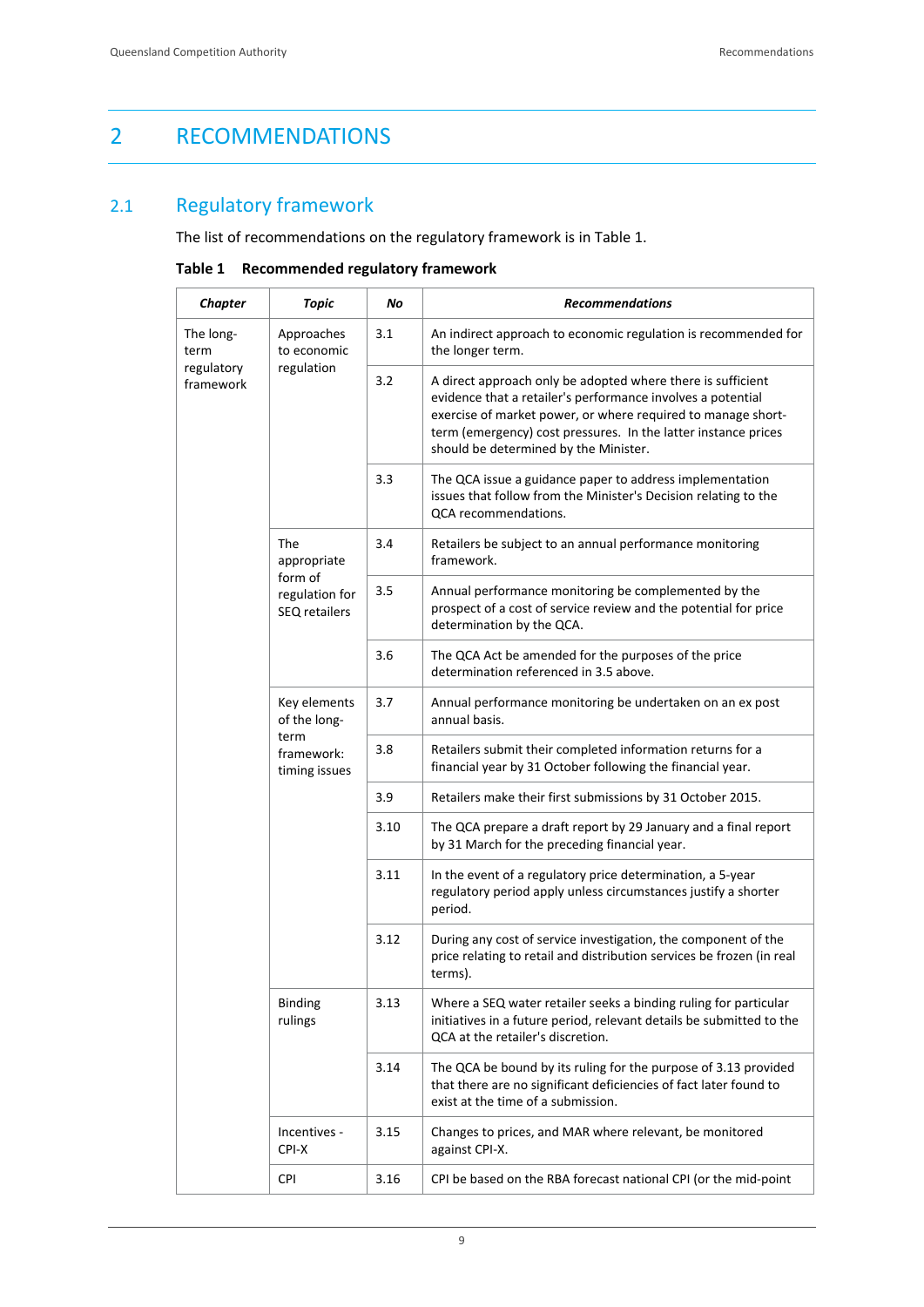| <b>Chapter</b> | <b>Topic</b>                                                      | No   | <b>Recommendations</b>                                                                                                                                                                                                                                    |
|----------------|-------------------------------------------------------------------|------|-----------------------------------------------------------------------------------------------------------------------------------------------------------------------------------------------------------------------------------------------------------|
|                |                                                                   |      | of a forecast CPI range) applying at the time of SEQ retailers'<br>pricing decisions.                                                                                                                                                                     |
|                | The X-factor                                                      | 3.17 | An X factor of 0.25% be applied annually (to prices, and the MAR<br>where relevant).                                                                                                                                                                      |
|                |                                                                   | 3.18 | The QCA review the X factor in five years or earlier if it is<br>considered a more appropriate estimate should be applied.                                                                                                                                |
|                | Unders and<br>Overs                                               | 3.19 | Where prices exceed CPI-X, retailers be required to justify the<br>differences.                                                                                                                                                                           |
|                |                                                                   | 3.20 | Differences (arising from 3.19) be accepted as pass-throughs<br>where they are efficient and uncontrollable or where they have<br>been substantiated by a retailer prior to the reporting period.                                                         |
|                |                                                                   | 3.21 | Any changes in prices above CPI-X be a significant factor in<br>deciding whether a cost of service review (except insofar as they<br>incorporate 3.20).                                                                                                   |
|                |                                                                   | 3.22 | Eligible under-recovery from a past period be recovered on a<br>NPV-neutral basis over a period of up to 10 years from 1 July<br>2015.                                                                                                                    |
|                |                                                                   | 3.23 | Where a retailer has not fully regained its 2013-15 under-<br>recovery at the end of the ten-year period an application should<br>be made to the QCA to allow this under-recovery to be carried<br>forward to later years.                                |
|                |                                                                   | 3.24 | Where a water retailer is considered to have over-recovered<br>revenue during the 2013-15 period the over-recovery must be<br>passed back through future price adjustments and within three<br>years.                                                     |
|                |                                                                   | 3.25 | Eligible under-recovery resulting from unexpected changes in<br>demand be recovered on a NPV-neutral basis over a period of up<br>to 10 years from the time they are incurred.                                                                            |
|                |                                                                   | 3.26 | Under-recovery of efficient and uncontrollable costs be<br>recovered on a NPV-neutral basis over a period of up to 10 years<br>from the time they are incurred.                                                                                           |
|                |                                                                   | 3.27 | The benefits of outperformance, adequately documented by<br>retailers and approved by the QCA, be retained by retailers for a<br>period of three years, and then returned to customers.                                                                   |
|                | Triggers for<br>cost of<br>service<br>reviews                     | 3.28 | The QCA initiates a cost of service review where it considers<br>there is sufficient evidence of a potential exercise of market<br>power and where the potential benefits of doing so exceed the<br>expected costs.                                       |
|                |                                                                   | 3.29 | In its public annual report, the QCA report on and identify any<br>concerns with a retailer's customer engagement policies or<br>procedures, investment strategy, or pricing principles as well as<br>any intention to initiate a cost of service review. |
|                | Transition to<br>annual<br>performance<br>monitoring<br>framework | 3.30 | The QCA use the outcomes of the 2013-15 investigation to inform<br>whether retailers transition to the annual performance<br>monitoring framework.                                                                                                        |
|                |                                                                   | 3.31 | The criteria for an immediate move to annual performance<br>monitoring be:                                                                                                                                                                                |
|                |                                                                   |      | absence of public interest or equity issues that may warrant<br>(a)<br>regulatory review                                                                                                                                                                  |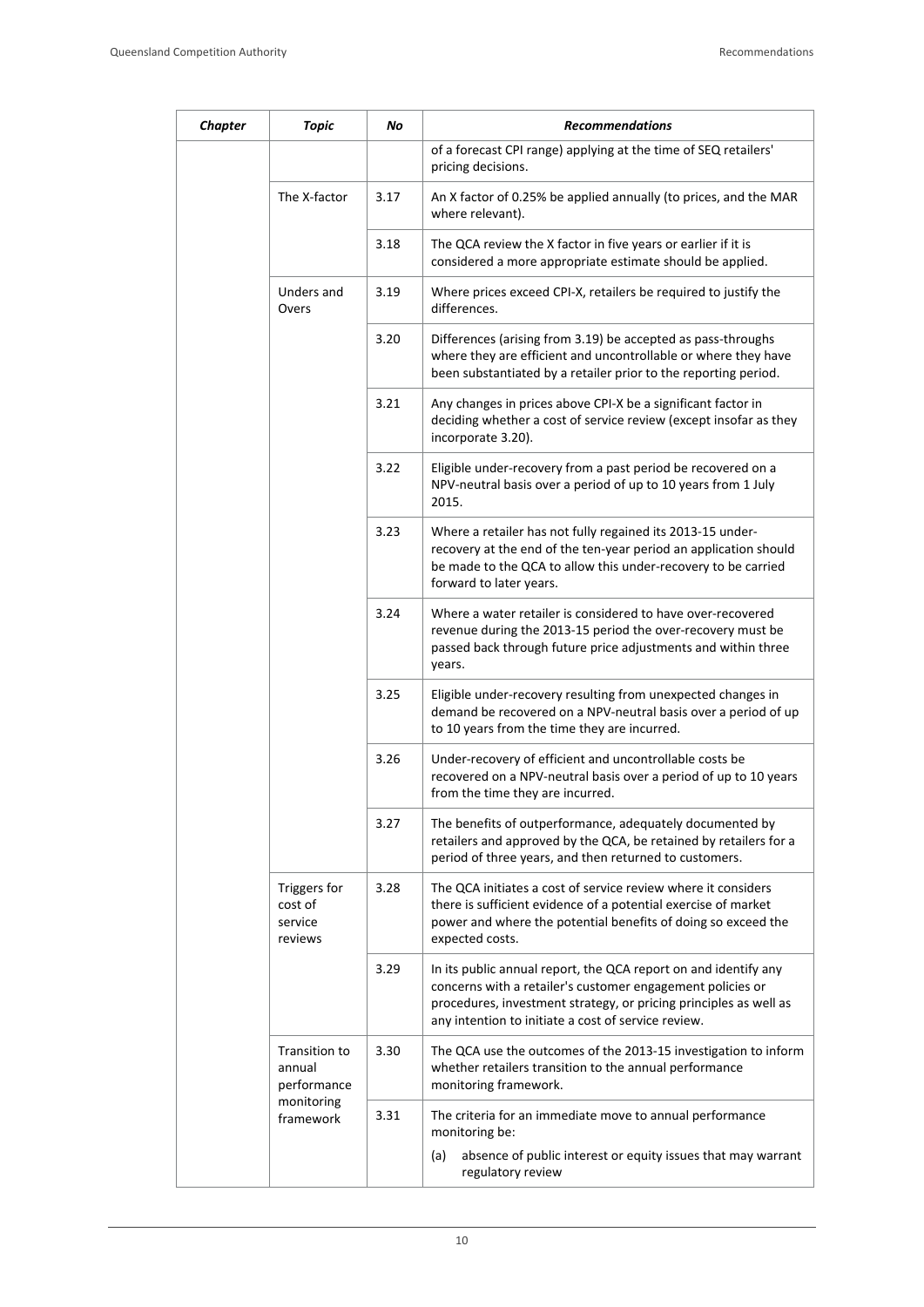| <b>Chapter</b>           | <b>Topic</b>         | No   | <b>Recommendations</b>                                                                                                                                                                                                                          |
|--------------------------|----------------------|------|-------------------------------------------------------------------------------------------------------------------------------------------------------------------------------------------------------------------------------------------------|
|                          |                      |      | that regulated services are clearly defined and separated<br>(b)<br>from non-regulated services                                                                                                                                                 |
|                          |                      |      | evidence that market power is not being exercised<br>(c)                                                                                                                                                                                        |
|                          |                      |      | (d)<br>absence of imminent material changes in circumstances or<br>major infrastructure costs                                                                                                                                                   |
|                          |                      |      | demonstrated capacity to provide information accurately<br>(e)<br>and on time.                                                                                                                                                                  |
|                          |                      | 3.32 | Performance in customer engagement, strategic planning for<br>long-term investment, service quality and pricing principles also<br>be taken into account in assessing whether retailers should<br>proceed to annual performance monitoring.     |
| Regulatory<br>parameters | Asset<br>valuation   | 4.1  | The QCA adopt the QCA forecast RAB at 1 July 2015 as<br>established in the 2013-15 price monitoring review (reflecting<br>adjustments to the final assessments of retailers' suitability for<br>transition), for annual performance monitoring. |
|                          |                      | 4.2  | Prudency be assessed against key drivers: compliance, growth,<br>renewals, service and business efficiency. Efficiency be assessed<br>against the scope and standard of works.                                                                  |
|                          |                      | 4.3  | Water retailers ensure investments are consistent with prudency<br>and efficiency tests.                                                                                                                                                        |
|                          |                      | 4.4  | For setting prices, retailers roll forward the RAB taking account of<br>prudent and efficient capital expenditure, depreciation and asset<br>disposals.                                                                                         |
|                          |                      | 4.5  | For rolling-forward the RAB CPI be adopted.                                                                                                                                                                                                     |
|                          |                      | 4.6  | Capital revenues (from capital contributions including<br>infrastructure charges) and capital subsidies (where verifiable) be<br>taken into account in determining the revenue requirement.                                                     |
|                          |                      | 4.7  | Easements be valued at market value where this is available, or<br>historic cost indexed forward by CPI (in the absence of an<br>observed market value).                                                                                        |
|                          |                      | 4.8  | Work in progress spanning more than a year be capitalised until<br>commissioning at the appropriate WACC.                                                                                                                                       |
|                          |                      | 4.9  | A working capital allowance account for the timing difference<br>between receivables and payables, plus inventory costs where it<br>can be justified.                                                                                           |
|                          | Return on<br>capital | 4.10 | The form of the benchmark discount rate for the long-term<br>regulatory framework for SEQ water retailers from 1 July 2015 be<br>a single nominal post-tax 'vanilla' WACC (Officer WACC3).                                                      |
|                          |                      | 4.11 | The same benchmark WACC apply across all SEQ water retailers.                                                                                                                                                                                   |
|                          |                      | 4.12 | The benchmark WACC be updated annually to align with the<br>recommendations made for estimating the cost of debt.                                                                                                                               |
|                          |                      | 4.13 | The risk-free rate be estimated annually from 1 July 2015 using:                                                                                                                                                                                |
|                          |                      |      | Commonwealth Government bond nominal yields as the<br>(a)<br>proxy for the risk-free rate                                                                                                                                                       |
|                          |                      |      | (b)<br>an averaging period of 20 business days just prior to the<br>annual update                                                                                                                                                               |
|                          |                      |      | (c)<br>a term to maturity of one year.                                                                                                                                                                                                          |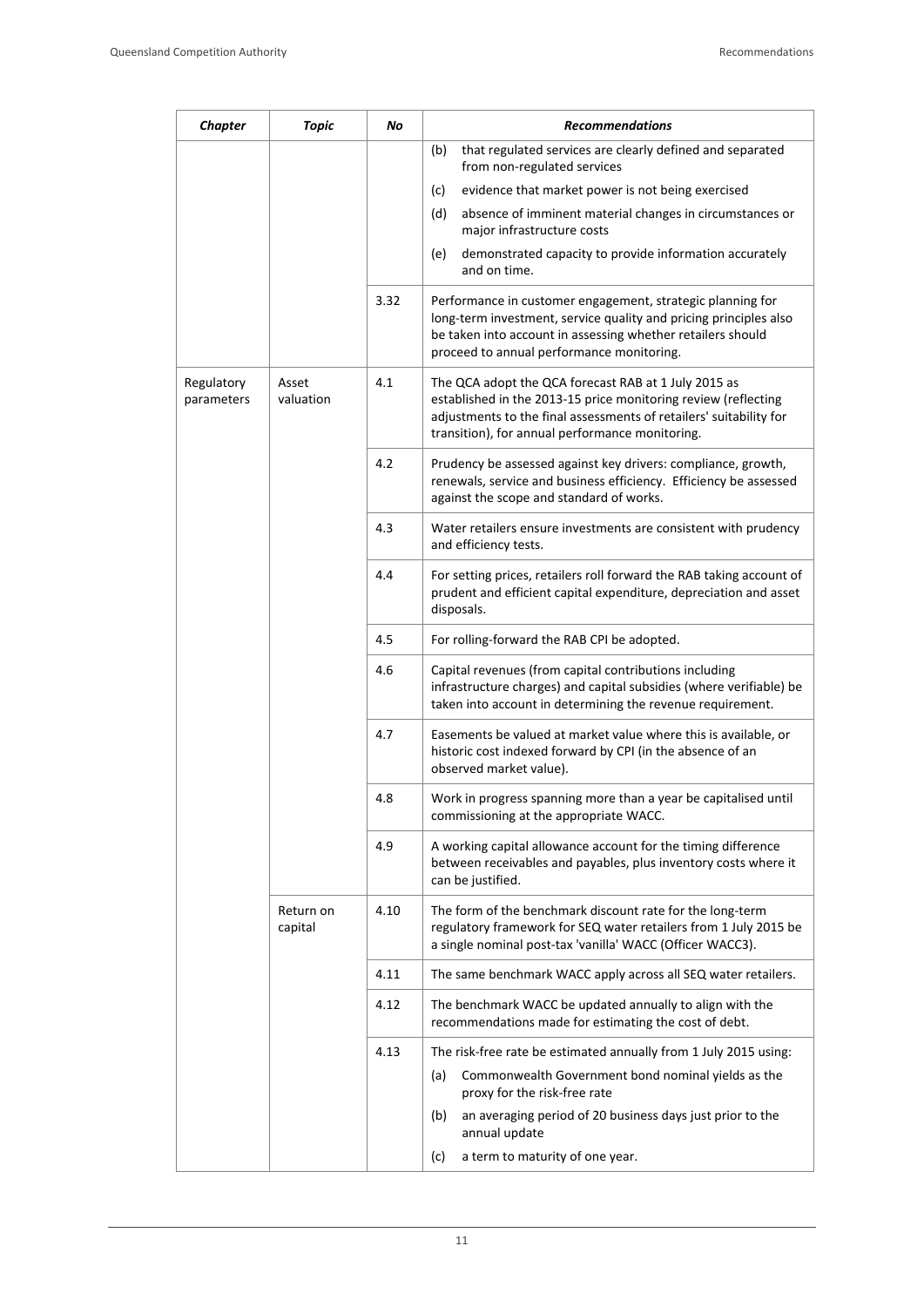| <b>Chapter</b>         | <b>Topic</b>                | No   | <b>Recommendations</b>                                                                                                                                                                                |
|------------------------|-----------------------------|------|-------------------------------------------------------------------------------------------------------------------------------------------------------------------------------------------------------|
|                        |                             | 4.14 | A market risk premium of 6.5% per annum apply from 1 July<br>2015.                                                                                                                                    |
|                        |                             | 4.15 | A benchmark capital structure of 60% debt and credit rating of<br>BBB, apply to all SEQ water retailers from 1 July 2015.                                                                             |
|                        |                             | 4.16 | A benchmark asset beta of 0.35 apply to all SEQ water retailers<br>from 1 July 2015. This corresponds to a levered equity beta of<br>0.65 at leverage of 60%.                                         |
|                        |                             | 4.17 | Subject to a final QCA position, from 1 July 2015, the benchmark<br>cost of debt for SEQ water retailers be estimated annually using<br>the 'on-the-day' approach comprising:                         |
|                        |                             |      | a risk-free component of the cost of debt estimated using<br>(a)<br>the prevailing one-year risk-free rate                                                                                            |
|                        |                             |      | a debt risk premium component of the cost of debt using<br>(b)<br>the prevailing 10-year benchmark (BBB) bond rate                                                                                    |
|                        |                             |      | (c)<br>an interest rate swap allowance to convert the term of the<br>risk-free rate from 10 years to one year                                                                                         |
|                        |                             |      | (d)<br>an allowance for debt raising costs of 10.8 basis points per<br>annum.                                                                                                                         |
|                        |                             | 4.18 | A debt beta of 0.11 apply to all SEQ water retailers from 1 July<br>2015.                                                                                                                             |
|                        |                             | 4.19 | A gamma of 0.47 (based on a distribution rate of 0.84 and a<br>utilisation rate of 0.56) apply from 1 July 2015.                                                                                      |
|                        | Return of<br>Capital        | 4.20 | Return of capital be based on straight-line depreciation.                                                                                                                                             |
|                        |                             | 4.21 | Details of alternative depreciation profiles for long-life assets be<br>justified to the QCA.                                                                                                         |
|                        | Operating<br>costs          | 4.22 | Operating costs are prudent if justified in terms of service,<br>growth or compliance drivers.                                                                                                        |
|                        |                             | 4.23 | Operating costs are efficient where they represent the least cost<br>over the life of the assets.                                                                                                     |
|                        | Tax<br>equivalents          | 4.24 | The MAR includes an allowance for tax equivalents based on a<br>benchmark private sector entity.                                                                                                      |
|                        | Cost<br>allocation          | 4.25 | Each significant common cost pool be allocated to services and<br>customers on the basis of a causal relationship between the costs<br>incurred and the water or wastewater service performed.        |
|                        |                             | 4.26 | If a causal relationship cannot be established between costs<br>incurred and the relevant service, a cost allocator be adopted<br>which reflects a strong positive correlation with changes in costs. |
|                        | Information<br>requirements | 4.27 | Retailers self-assess the level of information to be submitted to<br>the QCA.                                                                                                                         |
|                        |                             | 4.28 | The QCA seek additional information on any matter that it<br>considers necessary to assess whether the change in prices can<br>be justified.                                                          |
|                        |                             | 4.29 | The QCA indicate on its public website that it is seeking further<br>information if the initial submission is deficient.                                                                              |
| Customer<br>Engagement |                             | 5.1  | Each retailer, in consultation with its customers, develop a<br>strategy for customer engagement based on best practice<br>principles.                                                                |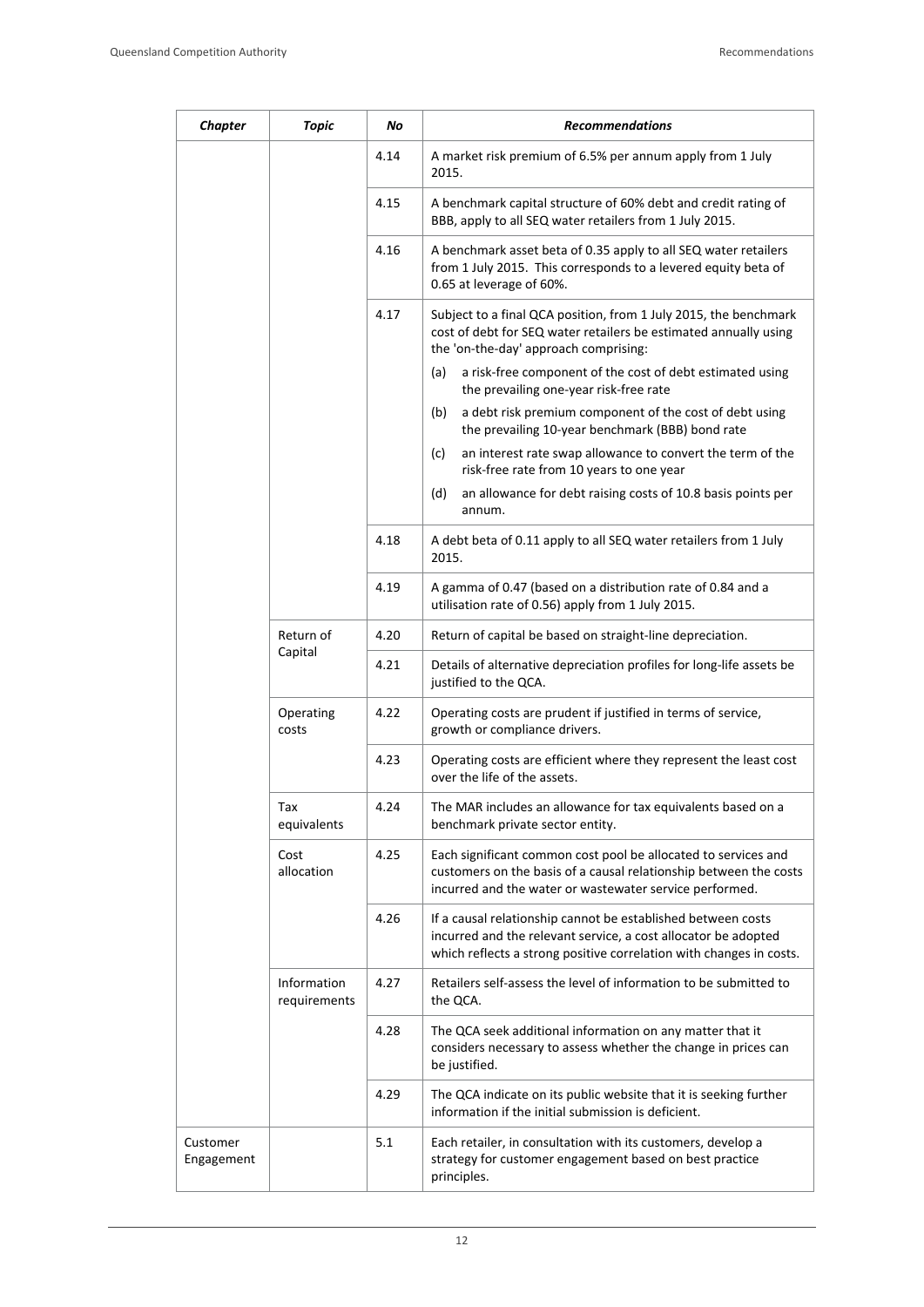| <b>Chapter</b>                        | <b>Topic</b>                                                           | No  | <b>Recommendations</b>                                                                                                                                                                                                 |
|---------------------------------------|------------------------------------------------------------------------|-----|------------------------------------------------------------------------------------------------------------------------------------------------------------------------------------------------------------------------|
|                                       |                                                                        | 5.2 | Customer engagement:<br>promote understanding of customers' needs and be<br>(a)<br>representative and responsive of customer views                                                                                     |
|                                       |                                                                        |     | (b)<br>be relevant, evidence based, open and transparent, timely,<br>collaborative, and cost-effective.                                                                                                                |
|                                       |                                                                        | 5.3 | The customer engagement strategy include a customer<br>consultation committee.                                                                                                                                         |
| Strategic<br>approach to<br>long term | Legislative<br>framework                                               | 6.1 | The legislative and regulatory planning requirements for council<br>water businesses be reviewed with a view to reducing any<br>duplication of the requirements applied to the DRs.                                    |
| investment                            | Strategic<br>planning                                                  | 6.2 | Retailers provide evidence of board/council approval and<br>Ministerial endorsement of their relevant Water Netsery Plans to<br>the QCA.                                                                               |
|                                       | Co-ordination<br>with other                                            | 6.3 | Retailers annually report to the QCA on their annual capital works<br>plans or annual performance plans.                                                                                                               |
|                                       | planning<br>requirements                                               | 6.4 | Part A Water Netserv Plans and any updates for minor and major<br>amendments be submitted.                                                                                                                             |
|                                       | Asset<br>management                                                    | 6.5 | Retailers annually report to the QCA, details of their compliance<br>with the asset management standard they have implemented<br>and progress in addressing areas of improvement to achieve<br>good industry practice. |
|                                       |                                                                        | 6.6 | Should a cost of service review be triggered, the QCA assess<br>retailers' asset management practices against PAS-55.                                                                                                  |
|                                       | Evaluating<br>efficiency of<br>long-term<br>investment<br>alternatives | 6.7 | Retailers annually report to the QCA details of the project<br>evaluation practices used for significant capex projects.                                                                                               |
|                                       |                                                                        | 6.8 | Retailers submit details of project evaluation, including options<br>analysis and risk analysis, for up to the 6 largest capex items,<br>where required as part of a request for further information.                  |
| Service<br>quality                    | Objectives<br>and criteria                                             | 7.1 | The service quality performance reporting framework<br>incorporate indicators that are:                                                                                                                                |
| performance<br>reporting              |                                                                        |     | relevant and meaningful to stakeholders<br>(a)                                                                                                                                                                         |
|                                       |                                                                        |     | linked to controllable costs<br>(b)                                                                                                                                                                                    |
|                                       |                                                                        |     | (c)<br>suitable for relative performance assessment within, and<br>across, retailers over time                                                                                                                         |
|                                       |                                                                        |     | cost effective - the costs of collecting and reporting<br>(d)<br>indicators should be justifiable relative to benefits                                                                                                 |
|                                       |                                                                        |     | measurable - clearly defined, quantifiable, reliable, and<br>(e)<br>verifiable.                                                                                                                                        |
|                                       | Choice of<br>indicators for<br>SQPR                                    | 7.2 | Twenty service quality indicators identified in table 39 (Part B) be<br>monitored annually.                                                                                                                            |
|                                       | Reporting<br>procedures                                                | 7.3 | The QCA obtain the service quality indicators from retailers'<br>websites. If not available by the due date for submissions, the<br>QCA obtain the information directly from the retailers.                            |
|                                       | Performance<br>assessment<br>and<br>enforcement                        | 7.4 | Service quality performance trigger a cost of service review<br>where there is a material deterioration in performance or where<br>service quality changes are not commensurate with changes in<br>costs.              |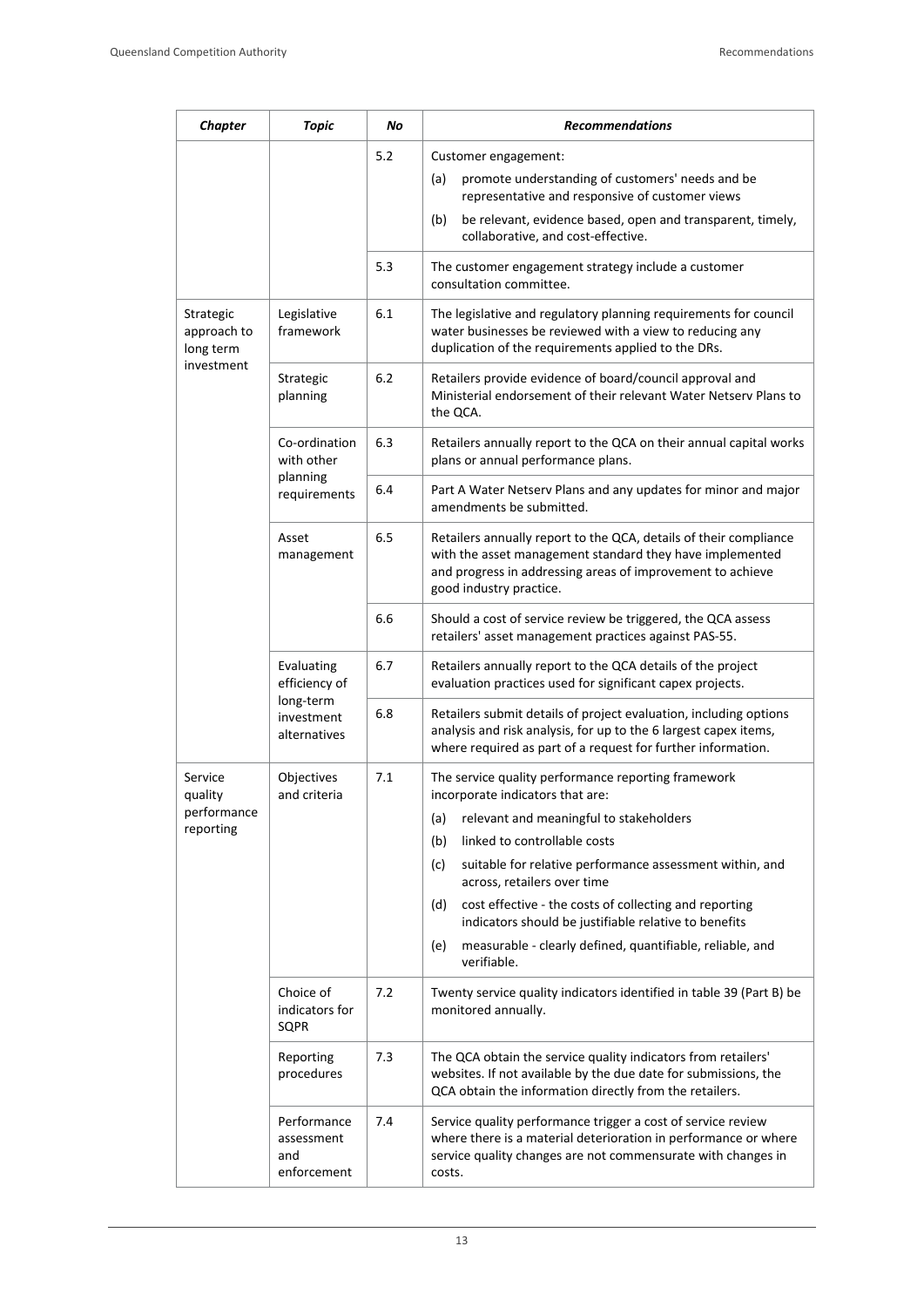| <b>Chapter</b>              | <b>Topic</b> | <b>No</b> | <b>Recommendations</b>                                                                                                                                                                                                                                                                                                                                            |
|-----------------------------|--------------|-----------|-------------------------------------------------------------------------------------------------------------------------------------------------------------------------------------------------------------------------------------------------------------------------------------------------------------------------------------------------------------------|
|                             |              | 7.5       | Retailers consult with customers before implementation of a<br>guaranteed service level (GSL) scheme for high value indicators.                                                                                                                                                                                                                                   |
| Information<br>requirements | Level 1      | 8.1       | Level 1 information requirements include:<br>prices and components of prices<br>(a)<br>(b)<br>customer engagement practices<br>strategic planning and co-ordination<br>(c)<br>(d)<br>service quality performance indicators.                                                                                                                                      |
|                             | Level 2      | 8.2       | Level 2 information requirements, in addition to level 1, include<br>revenue for water and sewerage activities, residential and non-<br>residential.                                                                                                                                                                                                              |
|                             | Level 3      | 8.3       | Level 3 information requirements in addition to level 2, include:<br>(a)<br>details of changes in relevant costs and cost pass-throughs<br>(b)<br>details of recovery of past under-recovery.                                                                                                                                                                     |
|                             | Level 4      | 8.4       | Level 4 information requirements in addition to level 3, include<br>broad data to estimate the MAR such as:<br>RAB roll-forward summary including total commissioned<br>(a)<br>capex, depreciation and disposals<br>(b)<br>return on capital (WACC)<br>total operating costs for water and sewerage, by type and<br>(c)<br>by activity<br>(d)<br>tax equivalents. |
|                             |              | 8.5       | Any cost of service review, in addition to the information<br>required for level 4, incorporate a review of the prudency and<br>efficiency of costs.                                                                                                                                                                                                              |

#### 2.2 Pricing principles

The recommended general pricing objectives and principles are in Table 2. The recommendations for specific services are provided in Table 3.

The application of the recommended pricing principles needs to take into account the retailers' circumstances. That is, whether the principles should be applied depends upon a consideration of the benefits and costs of applying the principles, having regard to for example, their administrative feasibility, customer preferences, cost-effectiveness and fairness and equity.

| Table 2 |  |  |  |  | <b>General pricing objectives and principles</b> |
|---------|--|--|--|--|--------------------------------------------------|
|---------|--|--|--|--|--------------------------------------------------|

|                       | No. | <b>Recommendations</b>                                                                                                                                |
|-----------------------|-----|-------------------------------------------------------------------------------------------------------------------------------------------------------|
| Pricing<br>objectives | 1.1 | The pricing of urban water, sewerage, trade waste, recycled water and stormwater re-<br>use services provided by retailers should:                    |
|                       |     | (a)<br>promote economic efficiency                                                                                                                    |
|                       |     | (b)<br>ensure revenue adequacy                                                                                                                        |
|                       |     | (c)<br>take account of the public interest (including fairness and equity)                                                                            |
|                       |     | (d)<br>be transparent, predictable, simple and cost-effective to apply.                                                                               |
| Pricing<br>Principles | 1.2 | Retailers seek to apply the pricing principles or advise of any departure, the reasons for<br>the departure and provide relevant supporting analysis. |
|                       | 1.3 | Prices reflect marginal cost, together with a two-part tariff where necessary to achieve<br>revenue adequacy.                                         |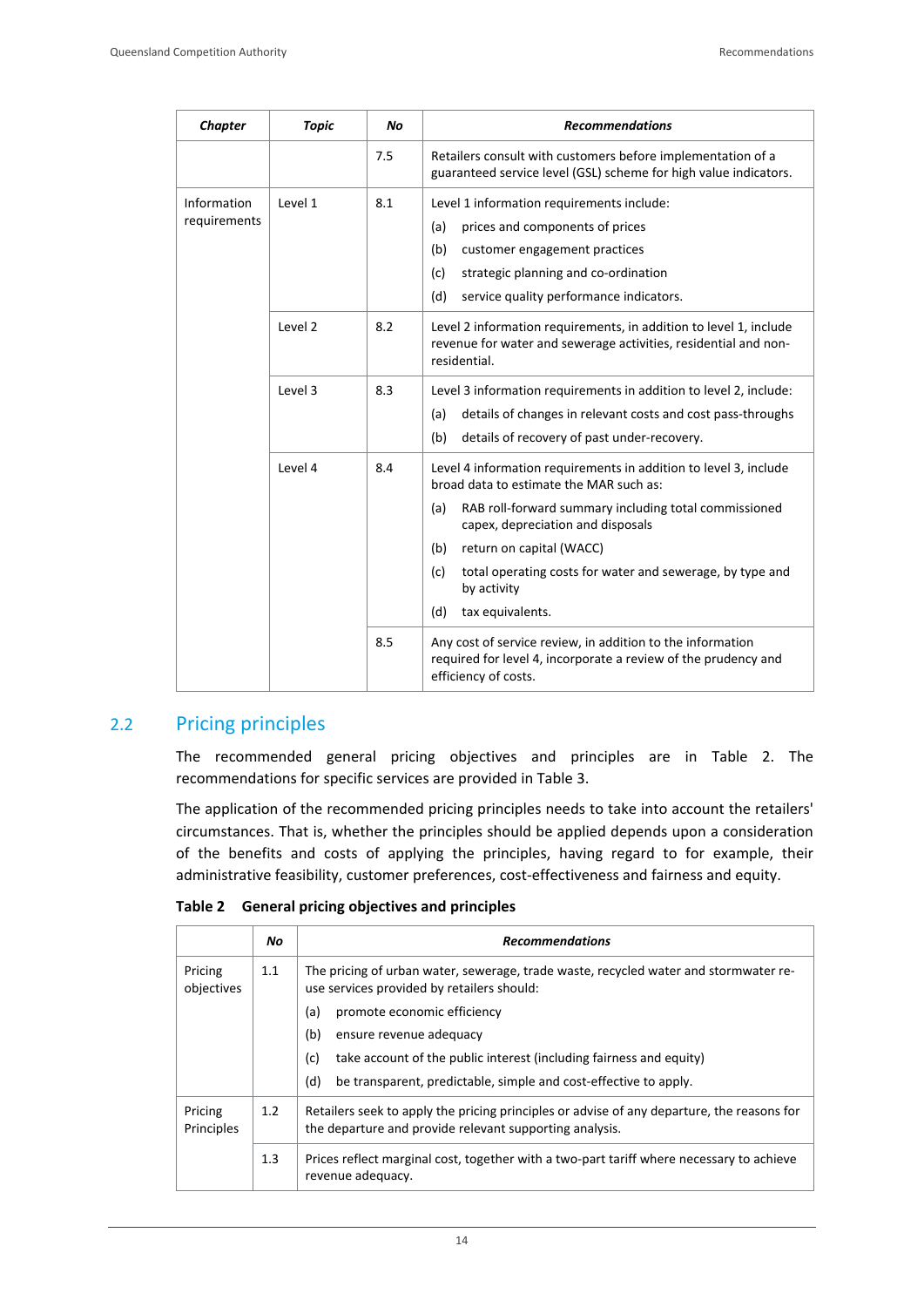| No.     | <b>Recommendations</b>                                                                                                                                                |
|---------|-----------------------------------------------------------------------------------------------------------------------------------------------------------------------|
| 1.4     | Prices be set between incremental (marginal) cost and stand-alone cost.                                                                                               |
| $1.5\,$ | Prices reflect the LRMC of providing a particular service.                                                                                                            |
| 1.6     | Prices reflect SRMC when SRMC for a particular period significantly exceeds the LRMC<br>for a particular service. This is sometimes referred to as scarcity charging. |
| 1.7     | LRMC be estimated on the basis of the perturbation or AIC method.                                                                                                     |

#### **Table 3 Pricing principles specific to services**

| Chapter        | Topic                                                               | No   | <b>Recommendations</b>                                                                                                                                                                                                                                                                                |
|----------------|---------------------------------------------------------------------|------|-------------------------------------------------------------------------------------------------------------------------------------------------------------------------------------------------------------------------------------------------------------------------------------------------------|
| Urban<br>Water | Demand<br>forecasting                                               | 2.1  | Long-term forecasts used for capital planning be based on projected<br>regional average urban demand as published in the SEQ water<br>security program.                                                                                                                                               |
|                |                                                                     | 2.2  | Short-term demand forecasts be based on estimated water use per<br>customer/connection and population forecasts (number of<br>connections) and take account of any bounce-back effect as well as<br>local circumstances.                                                                              |
|                |                                                                     | 2.3  | Demand forecasting practices and alternative models (including<br>demand elasticities) be reviewed by a working group including the<br>retailers, QCA and other relevant parties.                                                                                                                     |
|                | Volumetric                                                          | 2.4  | The volumetric charge for urban water services reflect LRMC.                                                                                                                                                                                                                                          |
|                | charges                                                             | 2.5  | Where prices exceed average costs, short-term over-recovery of<br>revenues be addressed by ex-post rebates with adjustments made<br>to the fixed charge.                                                                                                                                              |
|                | <b>Fixed charges</b>                                                | 2.6  | Fixed charges for urban water services recover the maximum<br>allowable revenue (MAR) not covered by the volumetric charge.                                                                                                                                                                           |
|                |                                                                     | 2.7  | Charges not encourage customers to by-pass or disconnect from the<br>network.                                                                                                                                                                                                                         |
|                | Inclining and<br>declining block<br>tariffs                         | 2.8  | Inclining and declining block tariffs not be introduced, and where<br>already in place be phased out over time to a single volumetric<br>charge.                                                                                                                                                      |
|                | Location-<br>based or nodal<br>pricing                              | 2.9  | Location-based or nodal charges for urban water services be applied<br>where there are significant differences in costs between locations or<br>between nodes.                                                                                                                                        |
|                | Peak period<br>and seasonal<br>charges                              | 2.10 | The QCA notes that peak-period or seasonal charges for water are<br>not in use in Australia. Responses from retailers show little interest<br>in introducing such charges. The QCA recommends that retailers<br>only consider peak period or seasonal charges where clear net<br>benefits are likely. |
|                | Self-selecting<br>tariffs                                           | 2.11 | Self-selecting tariff options be considered where there is sufficient<br>information for customers to make choices, provided they do not<br>result in cross-subsidies or introduce unmanageable revenue risks<br>for the retailer.                                                                    |
|                | Service quality<br>differentials<br>and<br>interruptible<br>tariffs | 2.12 | Price/service quality tariff options be adopted, where material cost<br>differentials are associated with different levels of service.                                                                                                                                                                |

15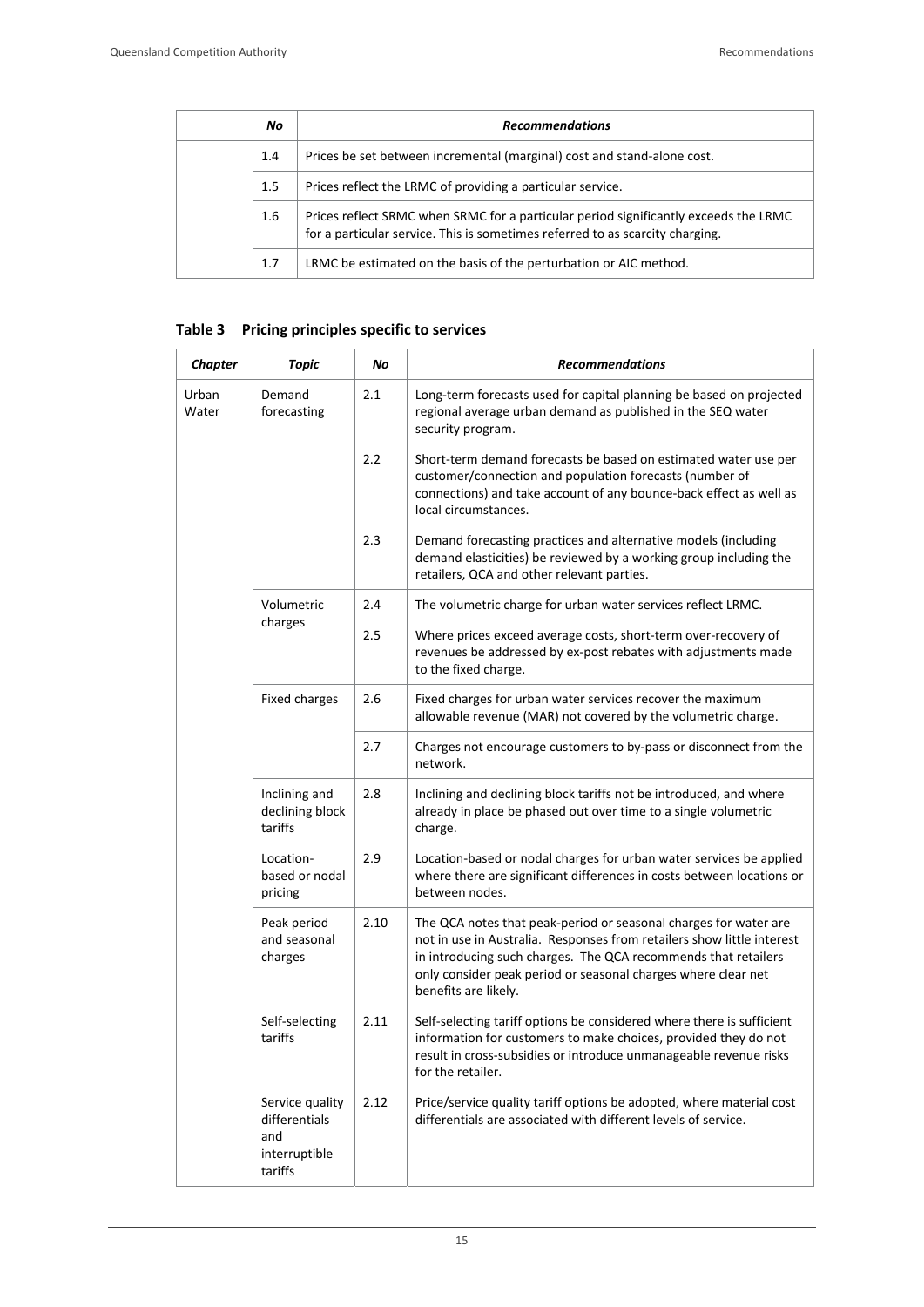| <b>Chapter</b> | Topic                                   | No   | <b>Recommendations</b>                                                                                                                                                                                                                             |
|----------------|-----------------------------------------|------|----------------------------------------------------------------------------------------------------------------------------------------------------------------------------------------------------------------------------------------------------|
|                | Metering and<br>billing<br>arrangements | 2.13 | Individual metering of flats and units be adopted where economic<br>and practical.                                                                                                                                                                 |
|                |                                         | 2.14 | Where water is separately metered, subject to legislative<br>constraints, tenants be billed the fixed and variable charges for<br>water and sewerage.                                                                                              |
|                |                                         | 2.15 | Customers with unmetered connections be charged a deemed<br>amount for usage, reflecting average use for similar property types.                                                                                                                   |
|                |                                         | 2.16 | Customers with unmetered connections be given the option of<br>paying for meter installation.                                                                                                                                                      |
|                |                                         | 2.17 | For vacant and non-connected properties where water and<br>sewerage services are available for connection, the water and<br>sewerage access charges that apply to connected properties (the<br>relevant domestic or commercial charge) be applied. |
|                |                                         | 2.18 | Concessions and rebates:                                                                                                                                                                                                                           |
|                |                                         |      | (a)<br>reflect a consistent approach between the retailers                                                                                                                                                                                         |
|                |                                         |      | (b)<br>be set to apply to either the fixed charge or as a total direct<br>adjustment to the gross invoice amount                                                                                                                                   |
|                |                                         |      | be capped so as not to subsidise discretionary use<br>(c)                                                                                                                                                                                          |
|                |                                         |      | (d)<br>be transparent with acknowledgement of the source of, and<br>purpose for, particular concessions/rebates.                                                                                                                                   |
|                |                                         | 2.19 | Concessions associated with excess water use caused by leaks, be<br>determined by the retailers in consultation with customers.                                                                                                                    |
|                |                                         | 2.20 | Hardship arrangements be consistent with legislative and operating<br>requirements and avoid cross-subsidies where practical.                                                                                                                      |
|                |                                         | 2.21 | Meter-reading and billing be undertaken at least quarterly.                                                                                                                                                                                        |
|                | Tradeable<br>water<br>entitlements      | 2.22 | Tradeable urban water entitlements be considered where the<br>efficiency gains are sufficient to justify the administration and<br>transactions costs.                                                                                             |
| Sewerage       | Demand<br>forecasting                   | 3.1  | Demand for sewerage services be based on forecast growth in<br>connections, linked to population growth.                                                                                                                                           |
|                | Efficient<br>pricing                    | 3.2  | For residential customers:                                                                                                                                                                                                                         |
|                |                                         |      | sewerage charges be based on a single part tariff with a fixed<br>(a)<br>charge per customer or connection                                                                                                                                         |
|                |                                         |      | volumetric charges be applied where these can be effectively<br>(b)<br>measured (including by discharge or return factors).                                                                                                                        |
|                |                                         | 3.3  | For non-residential customers:                                                                                                                                                                                                                     |
|                |                                         |      | fixed sewerage charges be based on the impact of the<br>(a)<br>customer on the system. In the absence of direct metering,<br>water connection size be accepted                                                                                     |
|                |                                         |      | volumetric charges be applied where these can be effectively<br>(b)<br>measured (including by discharge or return factors).                                                                                                                        |
|                |                                         | 3.4  | Location-based or nodal pricing for sewerage services be applied<br>where there are significant differences in costs between nodes.                                                                                                                |
| Trade<br>Waste | Demand<br>forecasting                   | 4.1  | Where the customer base changes in line with growth, trend<br>information be used to provide reasonable forecasts of demand for<br>trade waste services.                                                                                           |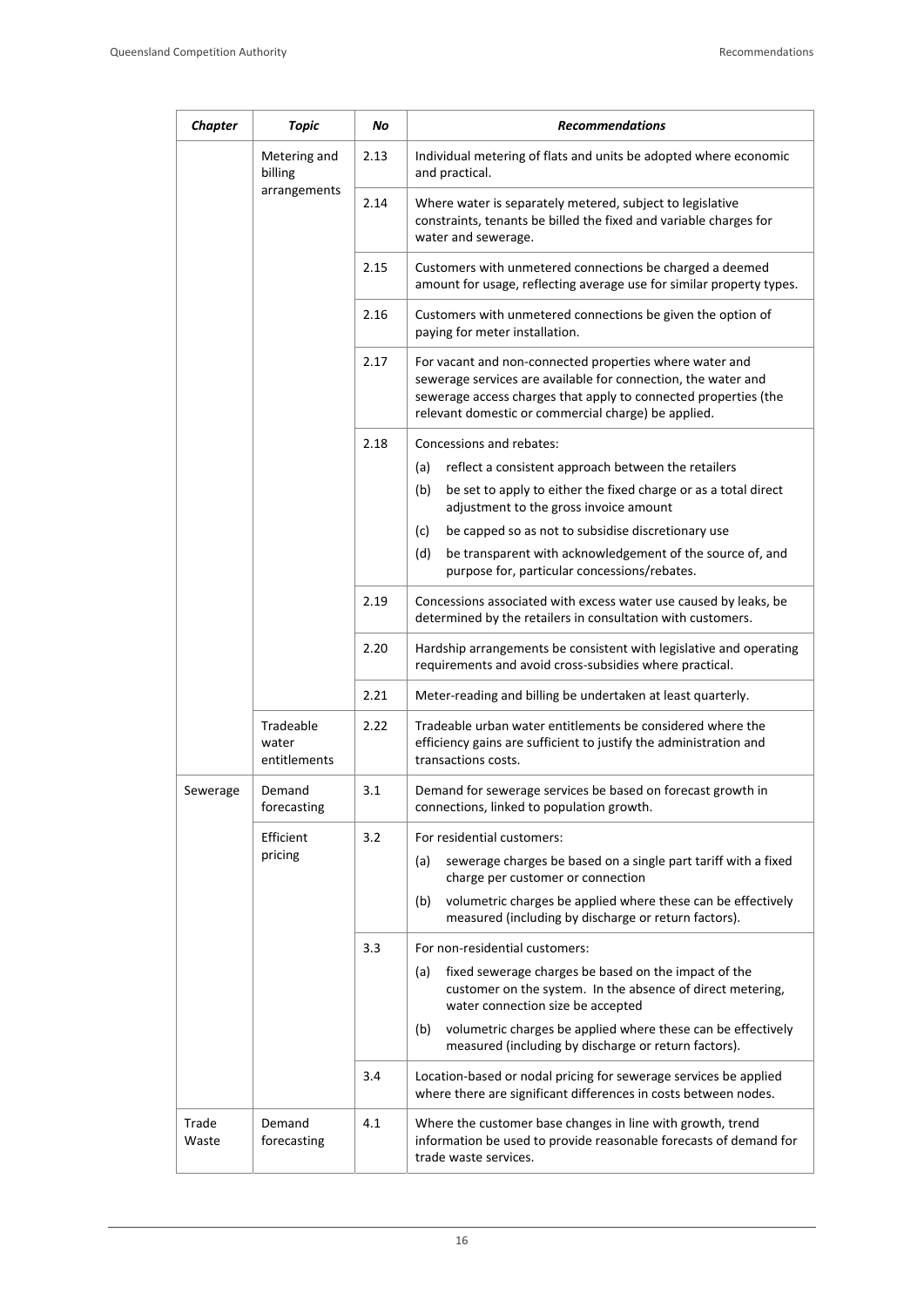| <b>Chapter</b>    | <b>Topic</b>           | No  | <b>Recommendations</b>                                                                                                                                                                                                                                                                                                                                         |
|-------------------|------------------------|-----|----------------------------------------------------------------------------------------------------------------------------------------------------------------------------------------------------------------------------------------------------------------------------------------------------------------------------------------------------------------|
|                   |                        | 4.2 | Retailers consult with large customers to monitor any step changes<br>in demand for trade waste services.                                                                                                                                                                                                                                                      |
|                   | Efficient<br>pricing   | 4.3 | Trade waste prices be based on the impactor pays principle.                                                                                                                                                                                                                                                                                                    |
|                   |                        | 4.4 | Charges be based on the LRMC of transport, treatment and disposal<br>of trade waste, with variable charges based on volume and<br>contaminant load.                                                                                                                                                                                                            |
|                   |                        | 4.5 | Specific charges for the management of trade waste services<br>(inspection and monitoring) be applied on a cost reflective basis.                                                                                                                                                                                                                              |
|                   |                        | 4.6 | Charges be differentiated according to customer type and risk<br>factors, and by location (as part of risk assessments) if considered<br>cost effective.                                                                                                                                                                                                       |
|                   | Compliance             | 4.7 | Consistent with regulations, retailers apply penalty charges for non-<br>compliance and recover the efficient costs associated with breaches.                                                                                                                                                                                                                  |
| Recycled<br>Water | Efficient<br>pricing   | 5.1 | The revenue requirement for recycled water services be based on<br>the total additional cost of recycling less avoided costs and less<br>developer contributions.                                                                                                                                                                                              |
|                   |                        | 5.2 | Where there are costs associated with recycling that cannot be<br>recovered from recycled water customers, direct and avoidable<br>costs be allocated between relevant parties on a beneficiary pays<br>basis.                                                                                                                                                 |
|                   |                        | 5.3 | Recycled water volumetric prices be based on LRMC for the<br>established recycled water scheme where possible, less marginal<br>avoided costs. If necessary, recycled water volumetric charges be<br>set lower than LRMC to ensure demand clears supply (where the<br>recycled water volumetric charge is higher than the potable water<br>volumetric charge). |
|                   |                        | 5.4 | Where volumetric charges do not ensure revenue adequacy, fixed<br>charges in a two-part tariff be set to recover remaining revenues,<br>subject to willingness to pay.                                                                                                                                                                                         |
|                   |                        | 5.5 | If the revenue requirement is still not achievable (that is, where<br>fixed and volumetric charges exceed willingness to pay),<br>unrecovered amounts be allocated to potable and sewerage charges<br>in proportion to avoided cost allocations.                                                                                                               |
|                   |                        | 5.6 | The approach and charges be periodically reviewed, as customer<br>acceptance increases.                                                                                                                                                                                                                                                                        |
|                   | Sewer mining           | 5.7 | Charges for sewer mining be set on a case-by-case basis to reflect<br>relevant direct costs, a share of sewerage system common costs,<br>service costs for any returns, less avoided/avoidable costs.                                                                                                                                                          |
| Storm-<br>water   | Stormwater<br>reuse    | 6.1 | Stormwater reuse pricing be subject to the same pricing principles<br>as recycled water.                                                                                                                                                                                                                                                                       |
|                   | Stormwater<br>drainage | 6.2 | Rate-based charges continue to be used for recovery of stormwater<br>drainage costs.                                                                                                                                                                                                                                                                           |
|                   |                        | 6.3 | Charges for stormwater drainage be transparently identified on<br>customer bills.                                                                                                                                                                                                                                                                              |
| Industry-<br>wide | Externality<br>pricing | 7.1 | The inclusion of externality prices be supported where material<br>impacts can be valued accurately and cost effectively.                                                                                                                                                                                                                                      |
| issues            |                        | 7.2 | Prices incorporating estimates of externalities avoid duplication with                                                                                                                                                                                                                                                                                         |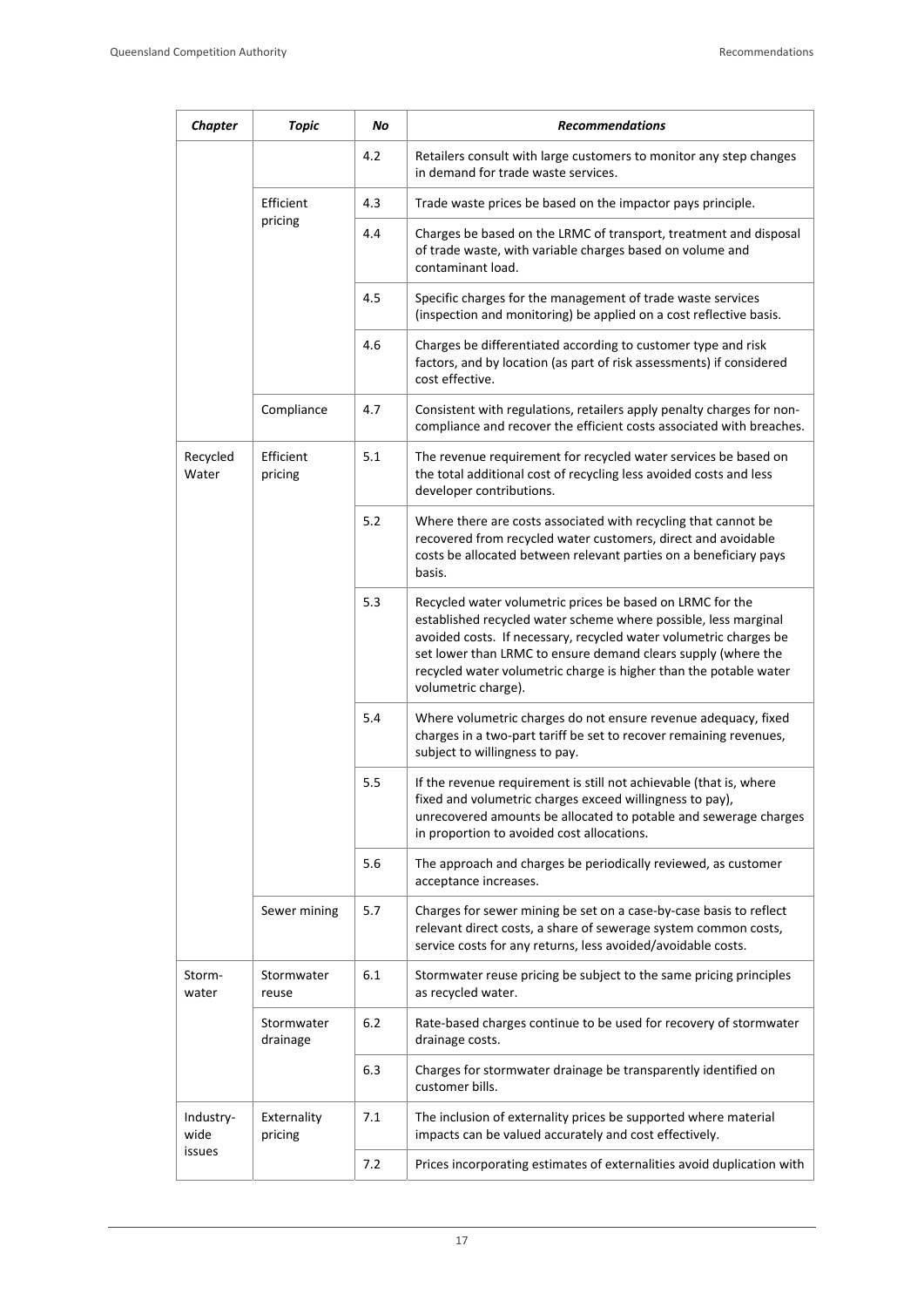| Chapter | Topic                 | No  | <b>Recommendations</b>                                                                                                                                                                                                                      |
|---------|-----------------------|-----|---------------------------------------------------------------------------------------------------------------------------------------------------------------------------------------------------------------------------------------------|
|         |                       |     | other mechanisms and be transparent.                                                                                                                                                                                                        |
|         |                       | 7.3 | Licences and market mechanisms be applied where the benefits are<br>considered to justify the costs.                                                                                                                                        |
|         | Third party<br>access | 7.4 | Third party access prices be based on the cost of service<br>methodology, and take account of relevant joint or common costs.<br>Any departure from this methodology (such as applying the retail<br>minus methodology) is to be justified. |
|         |                       | 7.5 | Where retail prices are averaged across user groups (postage stamp<br>tariffs) access prices be adjusted (where required) to ensure costs<br>are not increased for remaining customers.                                                     |
|         | Price paths           | 7.6 | Price paths be implemented where there are substantial price<br>increases, having regard to customers' ability to pay and the impacts<br>on the service provider's financial viability.                                                     |
|         |                       | 7.7 | Price paths be set on a revenue neutral basis.                                                                                                                                                                                              |

#### 2.3 Transition assessments

Subject to acceptance by the Ministers and receipt by the QCA of a referral to apply the annual performance monitoring framework, the QCA's recommendations for retailers transitioning to annual performance monitoring are in Table 4.

| Table 4 | <b>Recommendations for transition</b> |
|---------|---------------------------------------|
|---------|---------------------------------------|

| Reference  | <b>Retailer</b>     | Nο  | <b>Recommendation</b>                                                                                                                                                                                                   |
|------------|---------------------|-----|-------------------------------------------------------------------------------------------------------------------------------------------------------------------------------------------------------------------------|
| Appendix E | Unitywater          | E.1 | Unitywater move to annual performance monitoring.                                                                                                                                                                       |
| Appendix F | QUU                 | F.1 | QUU move to annual performance monitoring.                                                                                                                                                                              |
| Appendix G | Logan<br>Water      | G.1 | Logan Water move to annual performance monitoring.                                                                                                                                                                      |
| Appendix H | Redland<br>Water    | H.1 | Redland Water provide the revised pricing model by 30 November 2014<br>for review by the QCA and:                                                                                                                       |
|            |                     |     | if the QCA can confirm there is no exercise of market power, the<br>(a)<br>OCA recommend to the Minister that Redland Water move to<br>annual performance monitoring                                                    |
|            |                     |     | if the QCA considers there is an exercise of market power, or if<br>(b)<br>Redland Water do not submit their pricing model to the QCA by 30<br>November 2014:                                                           |
|            |                     |     | the QCA publicly release a statement to that effect and<br>(i)<br>advise the Minister accordingly                                                                                                                       |
|            |                     |     | (ii)<br>Redland Water address the QCA's concerns about the<br>potential exercise of market power, and submit its pricing<br>model at the time of the first review under the annual<br>performance monitoring framework. |
| Appendix I | Gold Coast<br>Water | 1.1 | Gold Coast Water move to annual performance monitoring.                                                                                                                                                                 |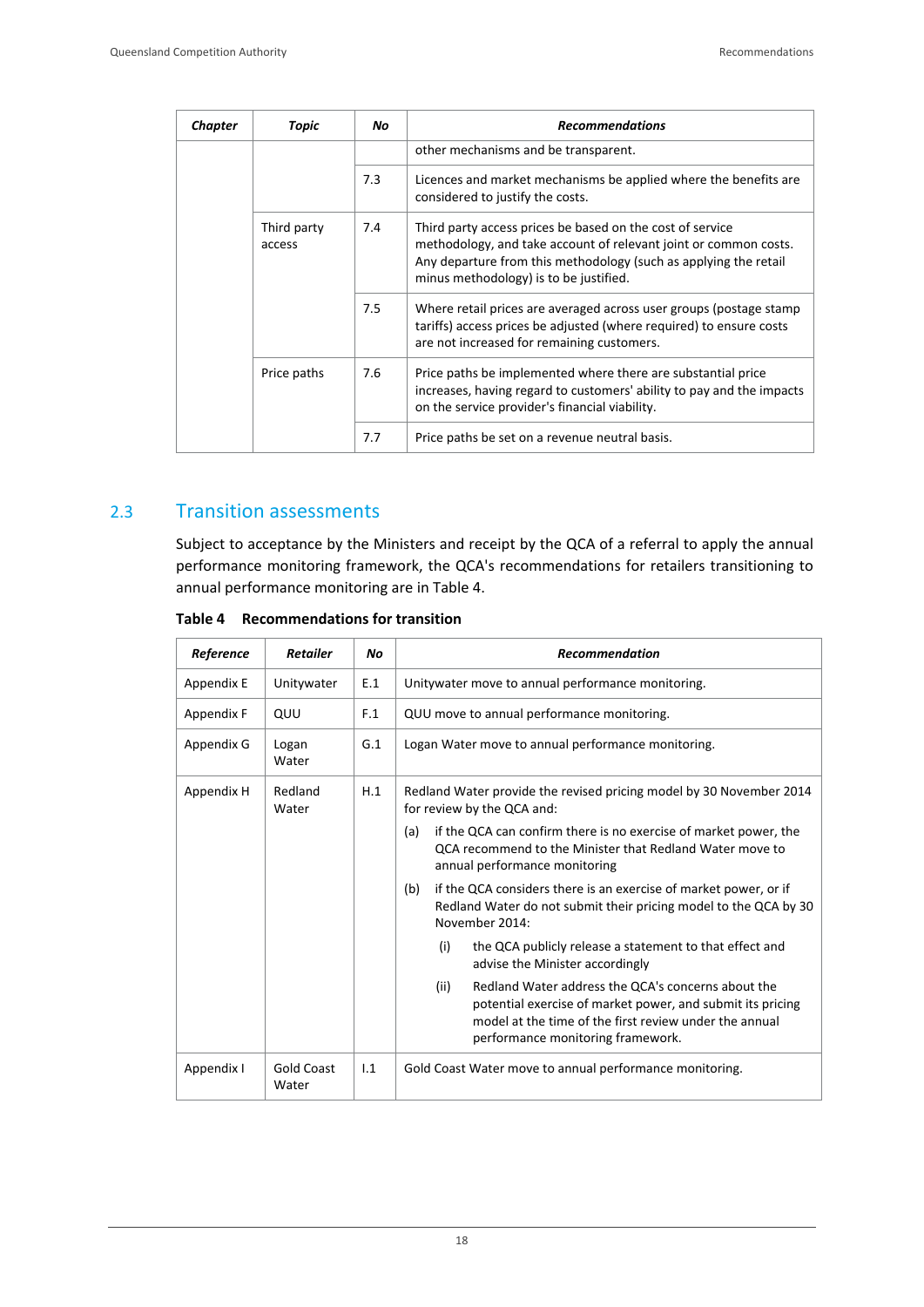# **GLOSSARY**

| $\mathsf C$               |                                                                               |
|---------------------------|-------------------------------------------------------------------------------|
| CPI                       | Consumer price index                                                          |
| ${\mathsf G}$             |                                                                               |
| GCCC                      | <b>Gold Coast City Council</b>                                                |
| $\mathsf L$               |                                                                               |
| LRMC                      | Long-run marginal cost                                                        |
| M                         |                                                                               |
| <b>MAR</b>                | Maximum allowable revenue                                                     |
| <b>MRP</b>                | Market risk premium                                                           |
| ${\sf N}$                 |                                                                               |
| <b>NPV</b>                | Net present value                                                             |
| $\overline{Q}$            |                                                                               |
| QCA                       | Queensland Competition Authority                                              |
| QUU                       | Queensland Urban Utilities                                                    |
| ${\sf R}$                 |                                                                               |
| <b>RAB</b>                | Regulatory asset base                                                         |
| <b>RBA</b>                | Reserve Bank of Australia                                                     |
| $\mathsf S$               |                                                                               |
| SEQ                       | South east Queensland                                                         |
| SEQ Customer Code         | Water and Sewerage Services Code for Small Customers in South East Queensland |
| SRMC                      | Short-run marginal cost                                                       |
| $\overline{\mathsf{W}}$   |                                                                               |
| <b>WACC</b>               | Weighted average cost of capital                                              |
| $\boldsymbol{\mathsf{X}}$ |                                                                               |
| x                         | X factor - a measure of improvement in efficiency considered achievable       |